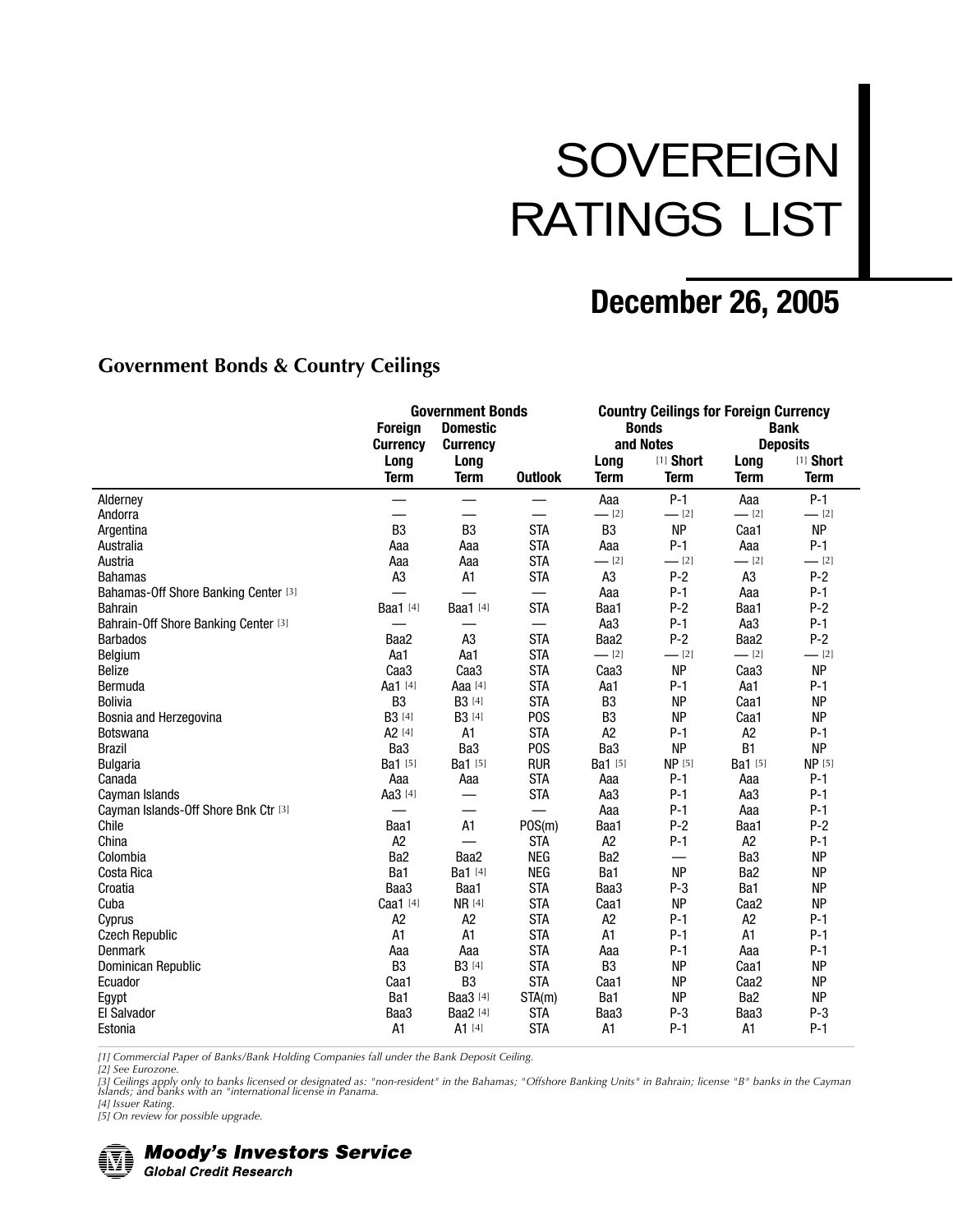# **Government Bonds & Country Ceilings**

December 26, 2005

|                                       | <b>Government Bonds</b>  |                                      | <b>Country Ceilings for Foreign Currency</b> |                                  |                |                                  |                  |
|---------------------------------------|--------------------------|--------------------------------------|----------------------------------------------|----------------------------------|----------------|----------------------------------|------------------|
|                                       | <b>Foreign</b>           | <b>Domestic</b>                      |                                              |                                  | <b>Bonds</b>   |                                  | <b>Bank</b>      |
|                                       | <b>Currency</b>          | <b>Currency</b>                      |                                              |                                  | and Notes      |                                  | <b>Deposits</b>  |
|                                       | Long                     | Long                                 |                                              | Long                             | [1] Short      | Long                             | [1] Short        |
|                                       | <b>Term</b>              | <b>Term</b>                          | <b>Outlook</b>                               | <b>Term</b>                      | <b>Term</b>    | <b>Term</b>                      | <b>Term</b>      |
| Eurozone                              |                          | $\qquad \qquad \qquad$               |                                              | Aaa                              | $P-1$          | Aaa                              | $P-1$            |
| Fiji Islands                          | Ba2 [4]                  | Ba2                                  | <b>STA</b>                                   | Ba2                              | <b>NP</b>      | Ba3                              | <b>NP</b>        |
| Finland                               | Aaa                      | Aaa                                  | <b>STA</b>                                   | $-$ [2]                          | $-$ [2]        | $-$ [2]                          | $-$ [2]          |
| France                                | Aaa [4]                  | Aaa                                  | <b>STA</b>                                   | $-$ [2]                          | $-$ [2]        | $-2$ [2]                         | $-$ [2]          |
| Germany                               | Aaa                      | Aaa                                  | <b>STA</b>                                   | $-$ [2]                          | $-$ [2]        | $-$ [2]                          | $-$ [2]          |
| Greece                                | A1                       | A1                                   | <b>STA</b>                                   | $-$ [2]                          | $-$ [2]        | $-$ [2]                          | $-$ [2]          |
| Guatemala                             | Ba2                      | Ba1 [4]                              | <b>STA</b>                                   | Ba2                              | <b>NP</b>      | Ba3                              | <b>NP</b>        |
| Guernsey                              | $\overline{\phantom{0}}$ |                                      | $\qquad \qquad$                              | Aaa                              | $P-1$          | Aaa                              | $P-1$            |
| Honduras                              | B2 [4]                   | B <sub>2</sub>                       | <b>STA</b>                                   | B <sub>2</sub>                   | <b>NP</b>      | B <sub>3</sub>                   | <b>NP</b>        |
| Hong Kong                             | A1                       | Aa3                                  | <b>STA</b>                                   | A <sub>1</sub>                   | $P-1$          | A1                               | $P-1$            |
| Hungary                               | A1                       | A1                                   | <b>STA</b>                                   | A <sub>1</sub>                   | $P-1$          | A1                               | $P-1$            |
| Iceland                               | Aaa                      | Aaa                                  | <b>STA</b>                                   | Aaa                              | $P-1$          | Aaa                              | $P-1$            |
| India                                 | Baa3 [4]                 | Ba <sub>2</sub>                      | STA(m)                                       | Baa3                             | <b>NP</b>      | Ba <sub>2</sub>                  | <b>NP</b>        |
| Indonesia                             | B <sub>2</sub>           | B <sub>2</sub>                       | P <sub>0</sub> S                             | B <sub>2</sub>                   | <b>NP</b>      | B <sub>3</sub>                   | <b>NP</b>        |
| Ireland                               | Aaa                      | Aaa                                  | <b>STA</b>                                   | $-$ [2]                          | $-$ [2]        | $-$ [2]                          | $=$ [2]          |
| Isle of Man                           | Aaa [4]                  | Aaa                                  | <b>STA</b>                                   | Aaa                              | $P-1$          | Aaa                              | $P-1$            |
| Israel                                | A <sub>2</sub>           | A2                                   | <b>STA</b>                                   | A <sub>2</sub>                   | $P-1$          | A2                               | $P-1$            |
| Italy                                 | Aa2                      | Aa2                                  | <b>STA</b>                                   | $-$ [2]                          | $-$ [2]        | $-$ [2]                          | $-$ [2]          |
| Jamaica                               | <b>B1</b>                | Ba2                                  | <b>STA</b>                                   | <b>B1</b>                        | <b>NP</b>      | B <sub>2</sub>                   | <b>NP</b>        |
|                                       | Aaa [4]                  | A2                                   | <b>STA</b>                                   |                                  | $P-1$          |                                  | $P-1$            |
| Japan                                 |                          | $\overline{\phantom{0}}$             | $\overline{\phantom{0}}$                     | Aaa                              | $P-1$          | Aaa                              | $P-1$            |
| Jersey<br>Jordan                      | Ba2 [4]                  | <b>Baa3</b> [4]                      | <b>STA</b>                                   | Aaa<br>Ba <sub>2</sub>           | <b>NP</b>      | Aaa<br>Ba3                       | <b>NP</b>        |
| Kazakhstan                            | Baa3                     |                                      | P <sub>O</sub> S                             |                                  | <b>NP</b>      | Ba1                              | <b>NP</b>        |
|                                       |                          | Baa1                                 |                                              | Baa3                             |                |                                  |                  |
| Korea<br>Kuwait                       | A <sub>3</sub><br>A2 [4] | A <sub>3</sub><br>A <sub>2</sub> [4] | <b>STA</b><br><b>STA</b>                     | A <sub>3</sub><br>A <sub>2</sub> | $P-2$<br>$P-1$ | A <sub>3</sub><br>A <sub>2</sub> | $P-2$<br>$P-1$   |
|                                       | A <sub>2</sub>           |                                      | <b>STA</b>                                   |                                  |                | A <sub>2</sub>                   |                  |
| Latvia                                |                          | A2                                   |                                              | A2                               | $P-1$          |                                  | $P-1$            |
| Lebanon                               | B <sub>3</sub>           | B3 [4]                               | <b>STA</b>                                   | B <sub>3</sub>                   | <b>NP</b>      | B <sub>3</sub>                   | <b>NP</b>        |
| Liechtenstein                         | $\overline{\phantom{0}}$ |                                      |                                              | Aaa                              | $P-1$          | Aaa                              | $P-1$            |
| Lithuania                             | A <sub>3</sub>           | A <sub>3</sub>                       | P <sub>O</sub> S                             | A <sub>3</sub>                   | $P-2$          | A <sub>3</sub>                   | $P-2$<br>$-$ [2] |
| Luxembourg                            | Aaa [4]                  | Aaa                                  | <b>STA</b>                                   | $-$ [2]                          | $-$ [2]        | $-$ [2]                          |                  |
| Macao                                 | A1 [4]                   | A1 [4]                               | <b>STA</b>                                   | A1                               | $P-1$          | A1                               | $P-1$            |
| Malaysia                              | A3                       | A3                                   | <b>STA</b>                                   | A <sub>3</sub>                   | $P-1$          | A <sub>3</sub>                   | $P-1$            |
| Malta                                 | A3 <sup>[4]</sup>        | A3 <sup>[4]</sup>                    | <b>STA</b>                                   | A <sub>3</sub>                   | $P-2$          | A <sub>3</sub>                   | $P-2$            |
| <b>Mauritius</b>                      | Baa2 [4]                 | A <sub>2</sub> [4]                   | <b>NEG</b>                                   | Baa2                             | $P-2$          | Baa2                             | $P-2$            |
| Mexico                                | Baa1                     | Baa1                                 | <b>STA</b>                                   | Baa1                             | $P-2$          | Baa1                             | $P-2$            |
| Moldova                               | Caa1                     | Caa1 [4]                             | <b>STA</b>                                   | Caa1                             | <b>NP</b>      | Caa2                             | NP               |
| Monaco                                |                          |                                      | $\overline{\phantom{0}}$                     | $-$ [2]                          | $-$ [2]        | $-2$ [2]                         | $-$ [2]          |
| Mongolia                              | B1 [4]                   | <b>B1</b> [4]                        | <b>STA</b>                                   | <b>B1</b>                        | <b>NP</b>      | B <sub>2</sub>                   | <b>NP</b>        |
| Morocco                               | Ba1                      | Ba1                                  | <b>STA</b>                                   | Ba1                              | <b>NP</b>      | Ba2<br>$-$ [2]                   | <b>NP</b>        |
| Netherlands                           | Aaa [4]                  | Aaa                                  | <b>STA</b>                                   | $-$ [2]                          | $-$ [2]        |                                  | $-$ [2]          |
| New Zealand                           | Aaa                      | Aaa                                  | <b>STA</b>                                   | Aaa                              | $P-1$          | Aaa                              | $P-1$            |
| Nicaragua                             | Caa1 [4]                 | B <sub>3</sub>                       | <b>STA</b>                                   | Caa1                             | <b>NP</b>      | Caa <sub>2</sub>                 | <b>NP</b>        |
| Norway                                | Aaa [4]                  | Aaa                                  | <b>STA</b>                                   | Aaa                              | $P-1$          | Aaa                              | P-1              |
| <b>Oman</b>                           | Baa1 [4]                 | Baa1 [4]                             | <b>STA</b>                                   | Baa1                             | $P-2$          | Baa1                             | $P-2$            |
| Pakistan                              | B <sub>2</sub>           | B <sub>2</sub>                       | P <sub>0</sub> S                             | B <sub>2</sub>                   | <b>NP</b>      | B <sub>2</sub>                   | <b>NP</b>        |
| Panama                                | Ba1                      |                                      | <b>STA</b>                                   | Baa1                             | $P-2$          | Baa2                             | $P-2$            |
| Panama - Off Shore Banking Center [3] | $\overline{\phantom{0}}$ | $\overline{\phantom{0}}$             | $\qquad \qquad$                              | Aa2                              | $P-1$          | Aa2                              | $P-1$            |
| Papua New Guinea                      | $B1^{[4]}$               | B1 [4]                               | <b>STA</b>                                   | <b>B1</b>                        | <b>NP</b>      | B <sub>2</sub>                   | <b>NP</b>        |
| Paraguay                              | Caa1 [4]                 | Caa1 [4]                             | <b>STA</b>                                   | Caa1                             | <b>NP</b>      | Caa <sub>2</sub>                 | <b>NP</b>        |
| Peru                                  | Ba3                      | Baa3 [4]                             | <b>STA</b>                                   | Ba3                              | <b>NP</b>      | <b>B1</b>                        | <b>NP</b>        |
| Philippines                           | B1                       | <b>B1</b>                            | <b>NEG</b>                                   | <b>B1</b>                        | <b>NP</b>      | B1                               | <b>NP</b>        |
| Poland                                | A <sub>2</sub>           | A <sub>2</sub>                       | <b>STA</b>                                   | A <sub>2</sub>                   | $P-1$          | A <sub>2</sub>                   | $P-1$            |
| Portugal                              | Aa2                      | Aa2                                  | <b>STA</b>                                   | $-$ [2]                          | $-$ [2]        | $-21$                            | $-$ [2]          |
| Qatar                                 | A1                       | A1 [4]                               | <b>STA</b>                                   | A1                               | $P-1$          | A1                               | $P-1$            |
| Romania                               | Ba1                      | Ba1                                  | P <sub>0</sub> S                             | Ba1                              | <b>NP</b>      | Ba <sub>2</sub>                  | <b>NP</b>        |

*[1] Commercial Paper of Banks/Bank Holding Companies fall under the Bank Deposit Ceiling.*

[2] See Eurozone.<br>[3] Ceilings apply only to banks licensed or designated as: "non-resident" in the Bahamas; "Offshore Banking Units" in Bahrain; license "B" banks in the Cayman<br>Islands; and banks with an "international li

*[4] Issuer Rating. [5] On review for possible upgrade.*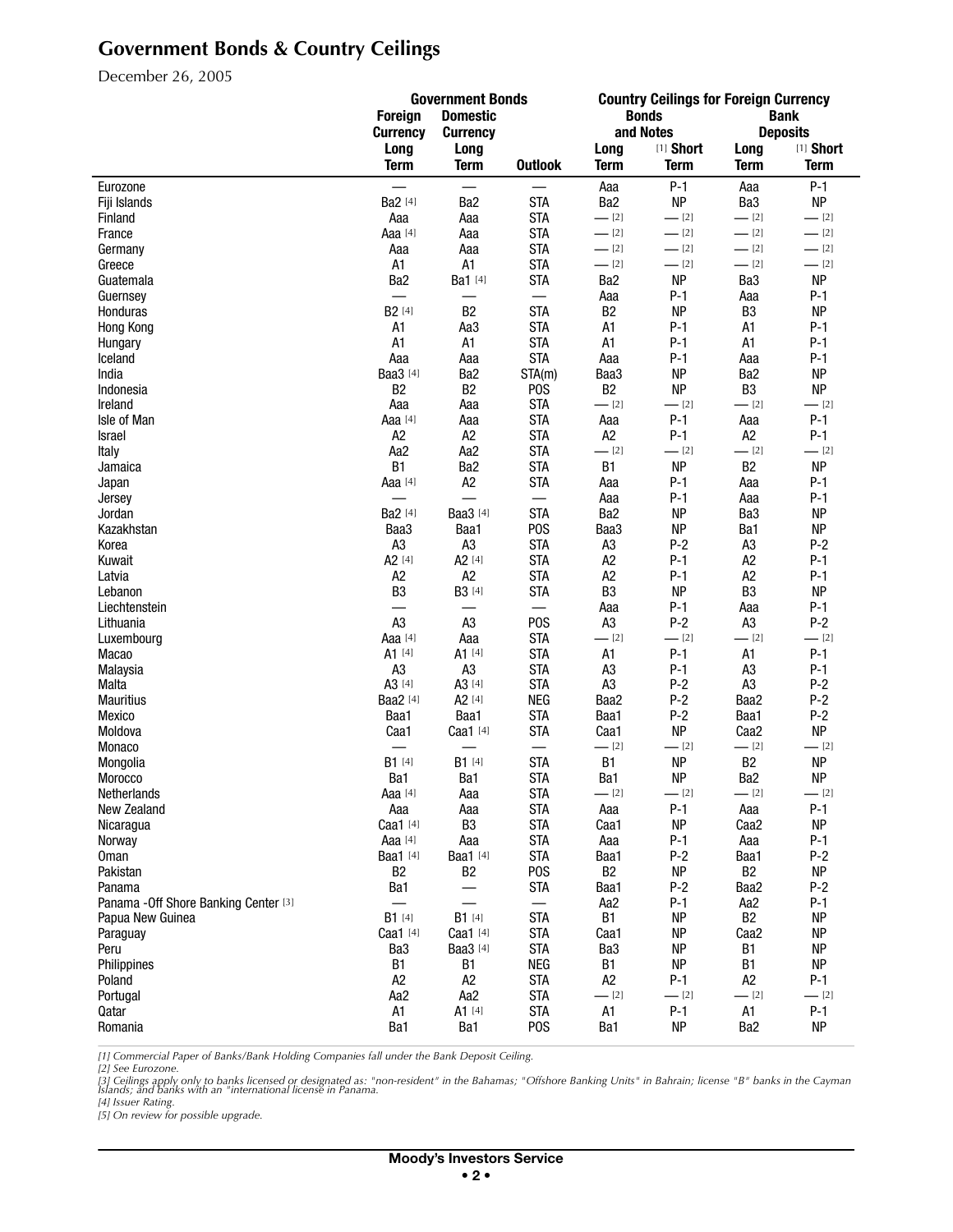# **Government Bonds & Country Ceilings**

December 26, 2005

|                                 | <b>Government Bonds</b>            |                    |                  | <b>Country Ceilings for Foreign Currency</b> |                 |                |             |
|---------------------------------|------------------------------------|--------------------|------------------|----------------------------------------------|-----------------|----------------|-------------|
|                                 | <b>Domestic</b><br><b>Foreign</b>  |                    |                  |                                              | <b>Bonds</b>    |                | <b>Bank</b> |
|                                 | <b>Currency</b><br><b>Currency</b> |                    | and Notes        |                                              | <b>Deposits</b> |                |             |
|                                 | Long                               | Long               |                  | Long                                         | [1] Short       | Long           | [1] Short   |
|                                 | <b>Term</b>                        | <b>Term</b>        | <b>Outlook</b>   | <b>Term</b>                                  | <b>Term</b>     | <b>Term</b>    | <b>Term</b> |
| Russia                          | Baa2                               | Baa2               | <b>STA</b>       | Baa2                                         | $P-2$           | Baa2           | $P-2$       |
| San Marino                      |                                    |                    |                  | $-$ [2]                                      | $-$ [2]         | $-$ [2]        | $-$ [2]     |
| Sark                            |                                    |                    | —                | Aaa                                          | $P-1$           | Aaa            | $P-1$       |
| Saudi Arabia                    | A3 [4]                             | A <sub>3</sub>     | <b>STA</b>       | A <sub>3</sub>                               | $P-2$           | A <sub>3</sub> | $P-2$       |
| Singapore                       | Aaa [4]                            | Aaa                | <b>STA</b>       | Aaa                                          | $P-1$           | Aaa            | $P-1$       |
| Slovakia                        | A <sub>2</sub>                     | A <sub>2</sub>     | P <sub>0</sub> S | A <sub>2</sub>                               | $P-1$           | A <sub>2</sub> | $P-1$       |
| Slovenia                        | Aa3                                | Aa3                | <b>STA</b>       | Aa3                                          | $P-1$           | Aa3            | $P-1$       |
| South Africa                    | Baa1                               | A2                 | <b>STA</b>       | Baa1                                         | $P-2$           | Baa1           | $P-2$       |
| Spain                           | Aaa                                | Aaa                | <b>STA</b>       | $-$ [2]                                      | $-$ [2]         | $-$ [2]        | $-$ [2]     |
| Suriname                        | $B1$ [4]                           | Ba3 [4]            | <b>STA</b>       | <b>B1</b>                                    | <b>NP</b>       | <b>B2</b>      | <b>NP</b>   |
| Sweden                          | Aaa                                | Aaa                | <b>STA</b>       | Aaa                                          | $P-1$           | Aaa            | $P-1$       |
| Switzerland                     | Aaa <sup>[4]</sup>                 | Aaa                | <b>STA</b>       | Aaa                                          | $P-1$           | Aaa            | $P-1$       |
| Taiwan                          | Aa3 [4]                            | Aa3                | <b>STA</b>       | Aa3                                          | $P-1$           | Aa3            | $P-1$       |
| <b>Thailand</b>                 | Baa1                               | Baa1               | <b>STA</b>       | Baa1                                         | $P-2$           | Baa1           | $P-2$       |
| Trinidad & Tobago               | Baa2                               | Baa1               | <b>STA</b>       | Baa2                                         | $P-3$           | Baa2           | $P-3$       |
| Tunisia                         | Baa2 [4]                           | <b>Baa2</b> [4]    | <b>STA</b>       | Baa2                                         |                 | Baa2           | $P-2$       |
| Turkey                          | Ba3                                | Ba3                | <b>STA</b>       | Ba <sub>3</sub>                              | <b>NP</b>       | <b>B1</b>      | <b>NP</b>   |
| Turkmenistan                    | B <sub>2</sub> [4]                 | B <sub>2</sub> [4] | <b>STA</b>       | B <sub>2</sub>                               | <b>NP</b>       | B <sub>3</sub> | <b>NP</b>   |
| Ukraine                         | B <sub>1</sub>                     | B <sub>1</sub>     | <b>STA</b>       | <b>B1</b>                                    | <b>NP</b>       | B <sub>2</sub> | <b>NP</b>   |
| <b>United Arab Emirates</b>     | $A1$ [4]                           |                    | <b>STA</b>       | A1                                           | $P-1$           | A1             | $P-1$       |
| <b>United Kingdom</b>           | Aaa <sup>[4]</sup>                 | Aaa                | <b>STA</b>       | Aaa                                          | $P-1$           | Aaa            | $P-1$       |
| <b>United States of America</b> | Aaa [4]                            | Aaa                | <b>STA</b>       | Aaa                                          | $P-1$           | Aaa            | $P-1$       |
| Uruguay                         | B <sub>3</sub>                     | B <sub>3</sub>     | <b>STA</b>       | B <sub>3</sub>                               | <b>NP</b>       | Caa1           | <b>NP</b>   |
| Venezuela                       | B <sub>2</sub>                     | <b>B1</b>          | <b>STA</b>       | B <sub>2</sub>                               | <b>NP</b>       | B <sub>3</sub> | <b>NP</b>   |
| Vietnam                         | Ba3                                |                    | <b>STA</b>       | Ba <sub>3</sub>                              | <b>NP</b>       | <b>B1</b>      | <b>NP</b>   |

*[1] Commercial Paper of Banks/Bank Holding Companies fall under the Bank Deposit Ceiling.*

*[2] See Eurozone.*

[3] Ceilings apply only to banks licensed or designated as: "non-resident" in the Bahamas; "Offshore Banking Units" in Bahrain; license "B" banks in the Cayman<br>Islands; and banks with an "international license in Panama.<br>[

*[5] On review for possible upgrade.*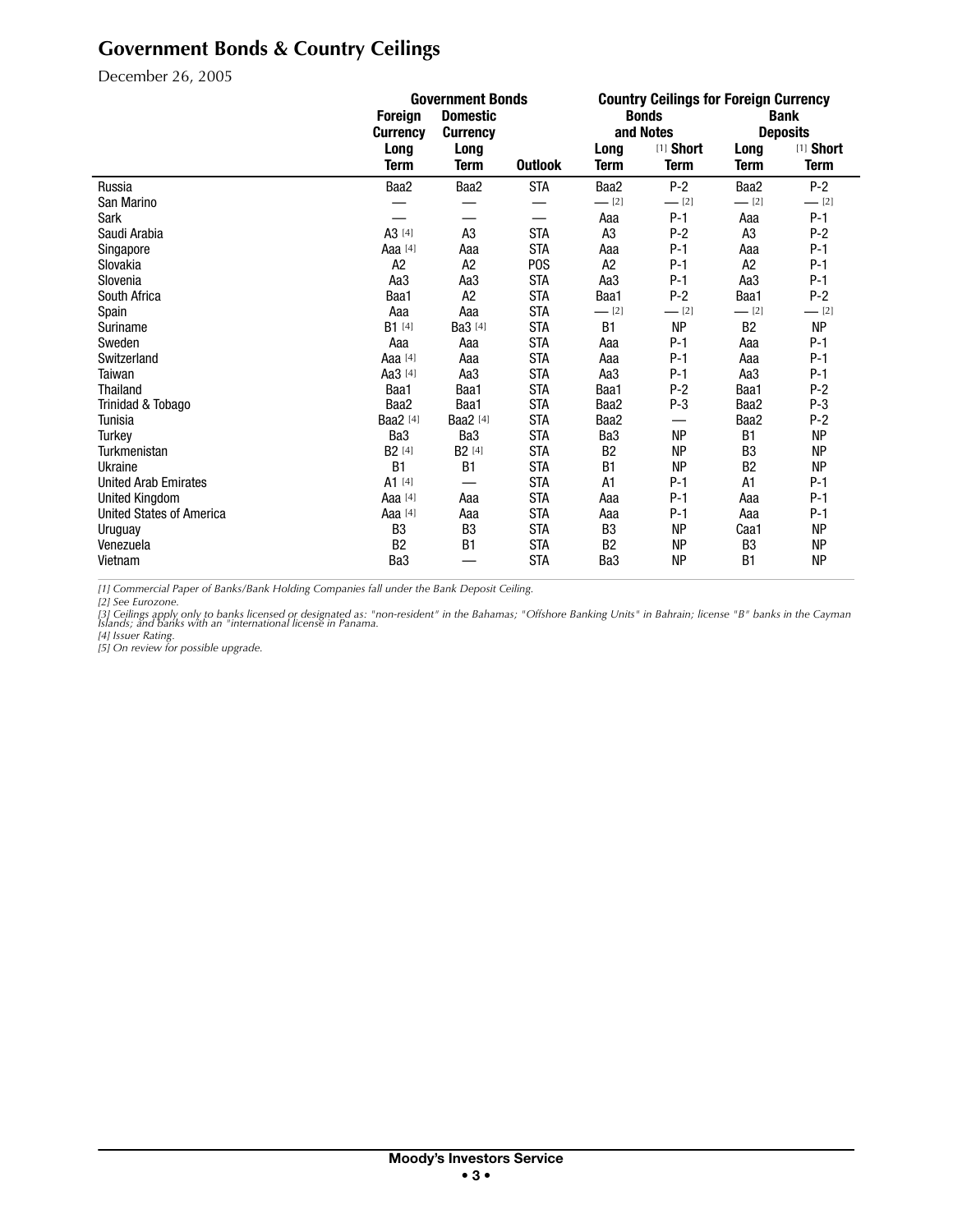### **Supranationals**

December 26, 2005

|                                   | <b>Long-Term</b> |           |                    |                   |
|-----------------------------------|------------------|-----------|--------------------|-------------------|
|                                   | <b>Outlook</b>   | Senior    | <b>Subordinate</b> | <b>Short-Term</b> |
| African Development Bank          | <b>STA</b>       | Aaa       | Aa1                | $P-1$             |
| Asian Development Bank            | <b>STA</b>       | Aaa       |                    | $P-1$             |
| Black Sea Trade & Develop. Bank   | <b>STA</b>       | Baa2 [1]  |                    | $P-2[1]$          |
| Caribbean Development Bank        | <b>STA</b>       | Aaa       |                    |                   |
| Central Amer. Bk for Econ. Integr | <b>STA</b>       | A2        |                    | $P-1$ [1]         |
| Council of Europe Develop. Bank   | <b>STA</b>       | Aaa       | Aa1                | $P-1$             |
| Eurofima                          | <b>STA</b>       | Aaa       | Aa1                | $P-1$             |
| European Atomic Energy Community  | <b>STA</b>       | Aaa       |                    | $P-1$             |
| European Bank for Rec. & Dev.     | <b>STA</b>       | Aaa       |                    | $P-1$ [1]         |
| European Central Bank             | <b>STA</b>       | Aaa [1]   |                    |                   |
| European Coal & Steel Community   | <b>STA</b>       | Aaa       |                    | $P-1$             |
| <b>European Community</b>         | <b>STA</b>       | Aaa       |                    | $P-1$             |
| European Investment Bank          | <b>STA</b>       | Aaa       |                    | $P-1$             |
| European Investment Fund          | <b>STA</b>       | Aaa $[1]$ |                    |                   |
| <b>European Union</b>             | <b>STA</b>       | Aaa [1]   |                    |                   |
| <b>IBRD (World Bank)</b>          | <b>STA</b>       | Aaa       | Aaa                |                   |
| Inter-American Development Bank   | <b>STA</b>       | Aaa       |                    | $P-1$ [1]         |
| Inter-American Investment Corp    | <b>STA</b>       | Aa2 [1]   |                    |                   |
| International Finance Corp        | <b>STA</b>       | Aaa       |                    | $P-1$             |
| Nordic Investment Bank            | <b>STA</b>       | Aaa       |                    | $P-1$             |

*[1] Issuer Rating.*

Moody's assigns local currency ratings to issues and issuers which are debt ratings which incorporate all relevant factors that may influence performance and which are intended to be globally comparable. In order to facilitate the assignment of such ratings, Moody's maintains and publishes Country Guidelines for Local Currency Obligations.

 Such guidelines assess the general country-level risks (not transfer risk) that should be reflected in the ratings of locally domiciled obligors or locally originated structured transactions denominated in local currency. While not acting as a rigid ceiling, they indicate the rating level that might be assigned to the financially strongest obligations in the country.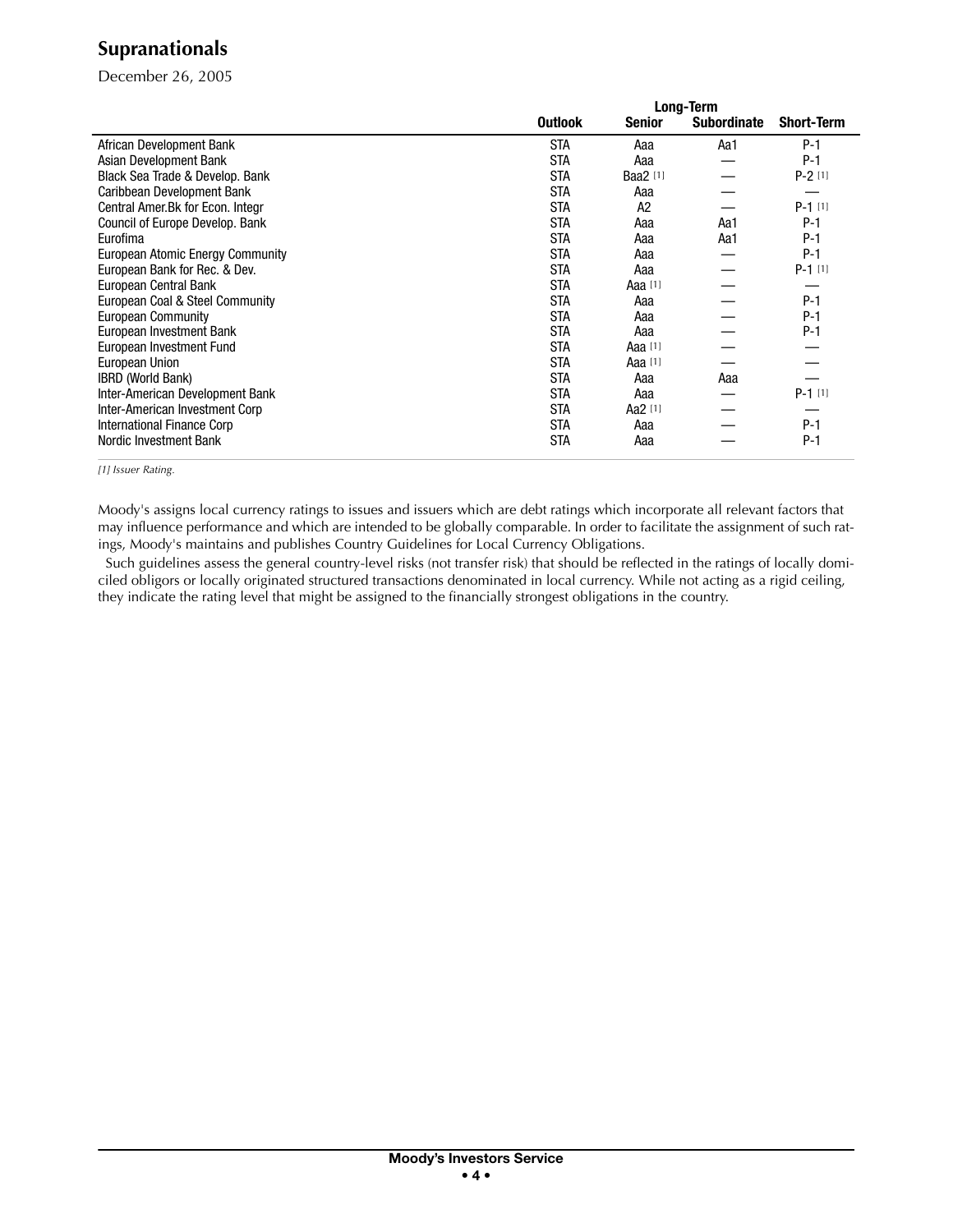# **Country Guidelines for Local Currency Obligations**

December 26, 2005

| <b>Country</b>         | <b>Local Currency Guideline</b> | <b>Country</b>                      | <b>Local Currency Guideline</b> |
|------------------------|---------------------------------|-------------------------------------|---------------------------------|
| Alderney               | Aaa                             | Kuwait                              | Aa <sub>2</sub>                 |
| Andorra                | Aaa                             | Latvia                              | Aaa                             |
| Argentina              | Ba1                             | Lebanon                             | Ba1                             |
| Australia              | Aaa                             | Liechtenstein                       | Aaa                             |
| Austria                | Aaa                             | Lithuania                           | Aaa                             |
| <b>Bahamas</b>         | Aaa                             | Luxembourg                          | Aaa                             |
| <b>Bahrain</b>         | Aa2                             | Macao                               | Aa1                             |
| <b>Barbados</b>        | Aa <sub>2</sub>                 | Malaysia                            | Aa2                             |
| Belgium                | Aaa                             | Malta                               | Aaa                             |
| Belize                 | A1                              | <b>Mauritius</b>                    | Aa2                             |
| Bermuda                | Aaa                             | Mexico                              | Aaa                             |
| <b>Bolivia</b>         | Ba1                             | Moldova                             | Ba <sub>2</sub>                 |
| Bosnia and Herzegovina | Ba1                             | Monaco                              | Aaa                             |
| <b>Botswana</b>        | Aa3                             | Morocco                             | A <sub>3</sub>                  |
| <b>Brazil</b>          | A <sub>3</sub>                  | Netherlands                         | Aaa                             |
|                        |                                 |                                     |                                 |
| <b>Bulgaria</b>        | Aa3                             | New Zealand                         | Aaa                             |
| Canada                 | Aaa                             | Nicaragua                           | Ba <sub>2</sub>                 |
| Cayman Islands         | Aaa                             | Norway                              | Aaa                             |
| Chile                  | Aaa                             | <b>Oman</b>                         | Aa2                             |
| China                  | A <sub>2</sub>                  | Pakistan                            | Baa2                            |
| Colombia               | A1                              | Panama                              | Baa1                            |
| Costa Rica             | Aa2                             | Papua New Guinea                    | A1                              |
| Croatia                | Aa1                             | Paraguay                            | Ba1                             |
| Cuba                   | Ba3                             | Peru                                | A <sub>3</sub>                  |
| Cyprus                 | Aaa                             | Philippines                         | A1                              |
| <b>Czech Republic</b>  | Aaa                             | Poland                              | Aaa                             |
| <b>Denmark</b>         | Aaa                             | Portugal                            | Aaa                             |
| Dominican Republic     | A1                              | Qatar                               | Aa2                             |
| Ecuador                | Ba <sub>2</sub>                 | Romania                             | Aa3                             |
| Egypt                  | A3                              | Russia                              | A1                              |
| El Salvador            | Baa3                            | San Marino                          | Aaa                             |
| Estonia                | Aaa                             | Sark                                | Aaa                             |
| Fiji Islands           | A1                              | Saudi Arabia                        | A1                              |
| Finland                | Aaa                             | Singapore                           | Aaa                             |
| France                 | Aaa                             | Slovakia                            | Aaa                             |
| Germany                | Aaa                             | Slovenia                            | Aaa                             |
| Greece                 | Aaa                             | South Africa                        | Aaa                             |
| Guatemala              | A3                              | Spain                               | Aaa                             |
| Guernsey               | Aaa                             | Suriname                            | A <sub>3</sub>                  |
| Honduras               | A <sub>3</sub>                  | Sweden                              | Aaa                             |
| Hong Kong              | Aa1                             | Switzerland                         | Aaa                             |
| Hungary                | Aaa                             | Taiwan                              | Aa3                             |
| Iceland                | Aaa                             | Thailand                            | Aa2                             |
|                        |                                 |                                     |                                 |
| India<br>Indonesia     | Aa3<br>Baa2                     | Trinidad & Tobago<br><b>Tunisia</b> | Aa3<br>Aa2                      |
| Ireland                |                                 |                                     | A <sub>2</sub>                  |
|                        | Aaa                             | Turkey                              |                                 |
| Isle of Man            | Aaa                             | Turkmenistan                        | Ba1                             |
| Israel                 | Aa1                             | Ukraine                             | A <sub>3</sub>                  |
| Italy                  | Aaa                             | <b>United Arab Emirates</b>         | Aa2                             |
| Jamaica                | A <sub>3</sub>                  | <b>United Kingdom</b>               | Aaa                             |
| Japan                  | Aaa                             | <b>United States of America</b>     | Aaa                             |
| Jersey                 | Aaa                             | Uruguay                             | A <sub>3</sub>                  |
| Jordan                 | A <sub>3</sub>                  | Venezuela                           | A <sub>3</sub>                  |
| Kazakhstan             | A1                              | Vietnam                             | Ba1                             |
| Korea                  | Aaa                             |                                     |                                 |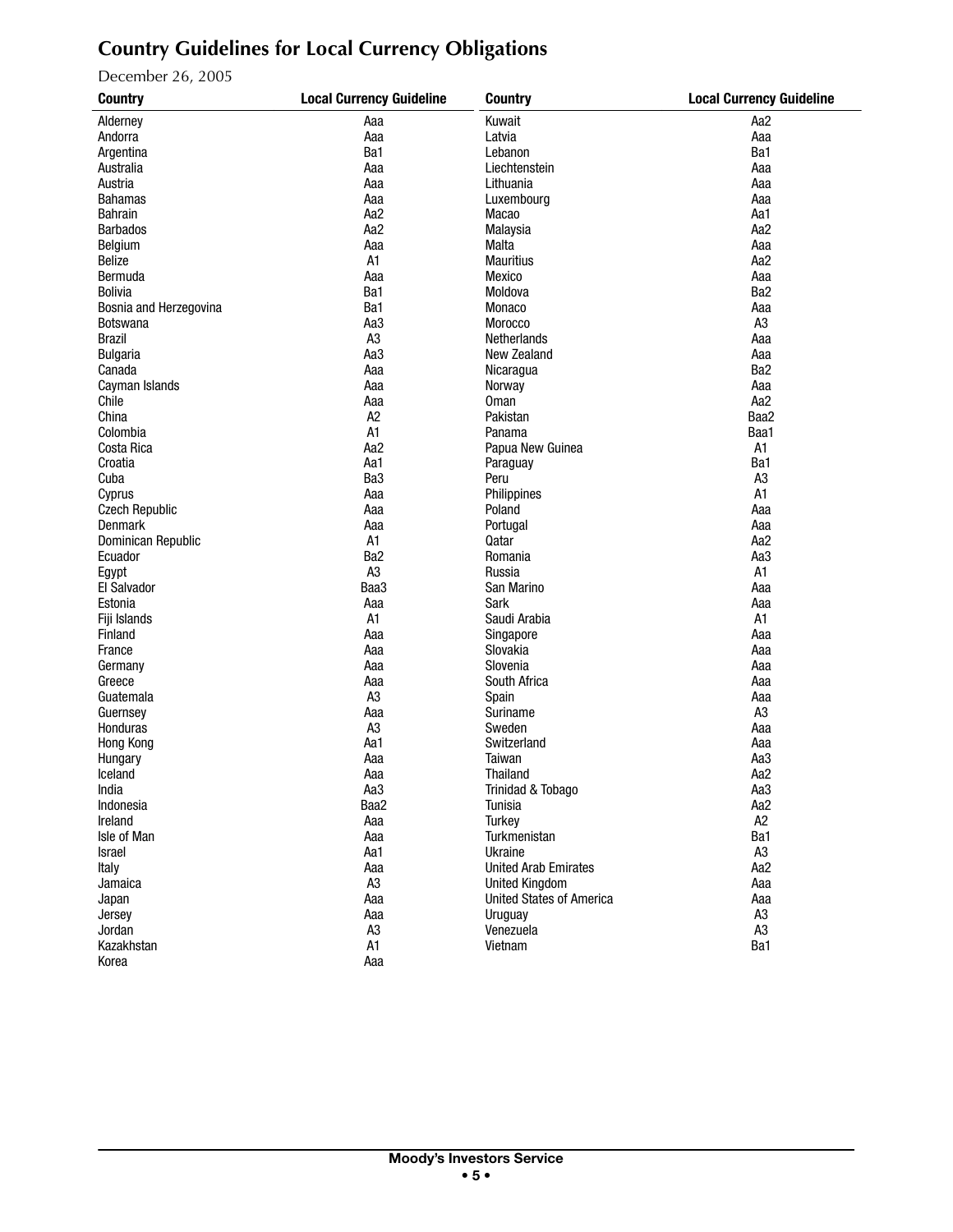December 26, 2005

|                             |                                  |                  |                                   | <b>Long-Term</b>                   |                       |
|-----------------------------|----------------------------------|------------------|-----------------------------------|------------------------------------|-----------------------|
| <b>Country</b>              | <b>Issuer</b>                    | <b>Outlook</b>   | <b>Foreign</b><br><b>Currency</b> | <b>Domestic</b><br><b>Currency</b> | Short-<br><b>Term</b> |
| <b>ARGENTINA</b>            | Argentina, Government of         | <b>STA</b>       | B <sub>3</sub>                    | B <sub>3</sub>                     | <b>NP</b>             |
|                             |                                  | <b>STA</b>       | B <sub>3</sub>                    | <b>B1</b>                          |                       |
|                             | Buenos Aires, City of            |                  |                                   |                                    |                       |
|                             | Buenos Aires, Province of        | <b>STA</b>       | Ca                                |                                    | <b>NP</b>             |
|                             | Chaco, Provincia del             | <b>STA</b>       | Ca [1]                            | Ca [2]                             |                       |
|                             | Formosa, Province of             | <b>STA</b>       | Ca [1]                            | $Ca$ [2]                           |                       |
|                             | Mendoza, Province of             | <b>STA</b>       | B <sub>3</sub>                    |                                    |                       |
|                             | Santiago del Estero, Province of | <b>STA</b>       | Caa3 [1]                          | Caa3 [2]                           |                       |
|                             | Tucuman, Province of             |                  |                                   |                                    |                       |
| <b>AUSTRALIA</b>            | Australia, Government of         | <b>STA</b>       | Aaa                               | Aaa                                |                       |
|                             | Australian Ind. Devel. Corp.     | <b>STA</b>       | Aaa [3]                           | Aaa [3]                            |                       |
|                             | Export Finance and Ins. Corp.    | <b>STA</b>       | Aaa [3]                           | Aaa [3]                            | $P-1$ [3]             |
|                             | New South Wales Treasury Corp.   | <b>STA</b>       | Aaa [3]                           | Aaa [3]                            | $P-1$ [3]             |
|                             | Northern Territory Treasury Corp | <b>STA</b>       | Aa2 [3]                           |                                    |                       |
|                             | Queensland Treasury Corporation  | <b>STA</b>       | Aaa [3]                           | Aaa                                | $P-1$ [3]             |
|                             | South Aus. Gov't Fin. Auth.      | <b>STA</b>       |                                   | Aaa [3]                            |                       |
|                             | State Electricity Comm. Victoria | <b>STA</b>       |                                   | Aaa [3]                            |                       |
|                             | Tasmanian Public Fin. Corp.      | <b>STA</b>       | Aa1                               | Aa1 [3]                            | $P-1$ [3]             |
|                             |                                  | <b>STA</b>       |                                   | Aaa [3]                            | $P-1$ [3]             |
|                             | Treasury Corp. of Victoria       | <b>STA</b>       | Aaa [3]                           |                                    |                       |
|                             | Western Australian Treasury Corp |                  | Aaa [3]                           | Aaa [3]                            | $P-1$ [3]             |
| <b>AUSTRIA</b>              | Austria, Government of           | <b>STA</b>       | Aaa                               | Aaa                                | $P-1$                 |
|                             | Autobahnen-Und Schnell           | <b>STA</b>       | Aaa [3]                           | Aaa [3]                            |                       |
|                             | Bundesimmobiliengesellschaft mbH | <b>STA</b>       | Aaa                               | Aaa                                | $P-1$                 |
|                             | Vienna, City of                  | <b>STA</b>       | Aaa                               |                                    |                       |
| <b>BAHAMAS</b>              | Bahamas, Government of           | <b>STA</b>       | A <sub>3</sub>                    | A1                                 |                       |
| <b>BAHRAIN</b>              | Bahrain, Government of           | <b>STA</b>       | Baa1 [2]                          | <b>Baa1</b> [2]                    |                       |
| <b>BARBADOS</b>             | Barbados, Government of          | <b>STA</b>       | Baa2                              | A <sub>3</sub>                     |                       |
| <b>BELGIUM</b>              | <b>Aquafin NV</b>                | <b>STA</b>       |                                   | Aa1 [2]                            |                       |
|                             | Belgium, Government of           | <b>STA</b>       | Aa1                               | Aa1                                | $P-1$                 |
|                             | Communaute Francaise De Belgique | <b>STA</b>       | Aa1 [2]                           | Aa1                                | $P-1$ [2]             |
|                             | Flanders, the Community of       | <b>STA</b>       |                                   | Aa1                                | $P-1$                 |
|                             | Railway Infrastructure Fund      | $\equiv$         | Aa1 [3]                           | Aa1 [3]                            |                       |
|                             | <b>Walloon Region</b>            | <b>STA</b>       |                                   | Aa3                                | $P-1$                 |
|                             |                                  |                  |                                   |                                    |                       |
| <b>BELIZE</b>               | Belize, Government of            | <b>STA</b>       | Caa <sub>3</sub>                  | Caa <sub>3</sub>                   |                       |
| <b>BERMUDA</b>              | Bermuda, Government of           | <b>STA</b>       | Aa1 [2]                           | Aaa [2]                            |                       |
| <b>BOLIVIA</b>              | Bolivia, Government of           | <b>STA</b>       | B <sub>3</sub>                    | <b>B3</b> [2]                      |                       |
| <b>BOSNIA AND HERZEGOV-</b> |                                  |                  |                                   |                                    |                       |
| <b>INA</b>                  | Bosnia and Herzegovina, Govt of  | P <sub>0</sub> S | <b>B3</b> [2]                     | <b>B3</b> [2]                      |                       |
| <b>BOTSWANA</b>             | Botswana, Government of          | <b>STA</b>       | A <sub>2</sub> [2]                | A1                                 |                       |
| <b>BRAZIL</b>               | Brazil, Government of            | P <sub>O</sub> S | Ba3                               | Ba3                                |                       |
|                             | Ceara, State of                  | P <sub>O</sub> S | Ba3 [2]                           |                                    |                       |
|                             | Curitiba, City of                | POS(m)           | Ba3 [2]                           | Ba1 [2]                            |                       |
|                             | Minas Gerais, State of           | P <sub>0</sub> S | <b>B2</b> [2]                     | B <sub>2</sub> [2]                 |                       |
|                             | Rio de Janeiro, City of          | <b>STA</b>       | Ba3 [2]                           |                                    |                       |
|                             |                                  |                  |                                   |                                    |                       |
| <b>BULGARIA</b>             | Bulgaria, Government of          | <b>RUR</b>       | Ba1 [4]                           | Ba1 [4]                            |                       |
|                             | Pazardjik, City of               | <b>STA</b>       | Ba3 [2]                           | <b>Ba3</b> [2]                     |                       |
|                             | Varna, City of                   | P <sub>O</sub> S | <b>B1</b> [2]                     |                                    |                       |
|                             |                                  |                  |                                   |                                    |                       |

*[1] Senior Secured. [2] Issuer Rating.*

*[3] Backed rating. [4] On review for possible upgrade.*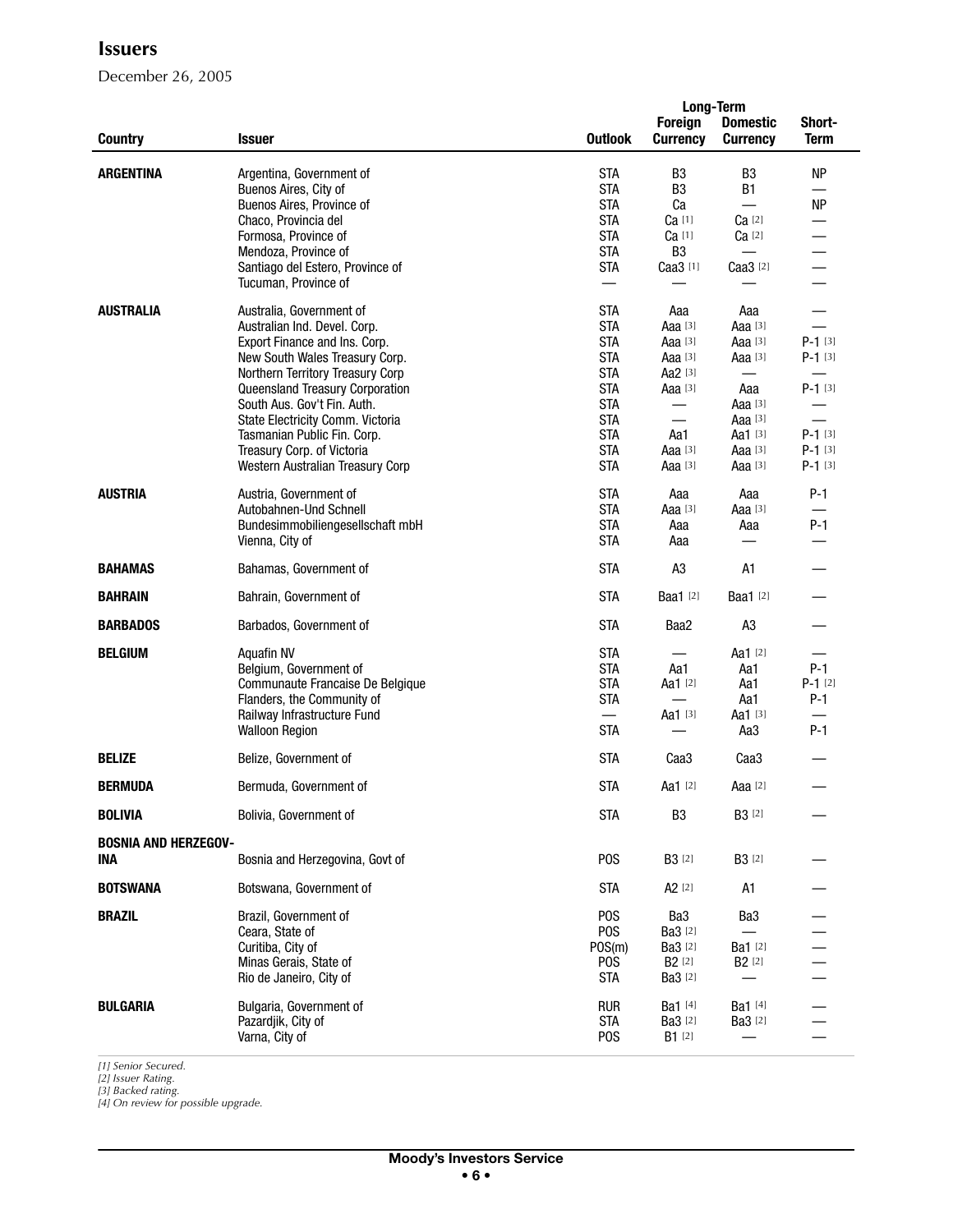December 26, 2005

|                       |                                       |                  |                          | <b>Long-Term</b> |             |
|-----------------------|---------------------------------------|------------------|--------------------------|------------------|-------------|
|                       |                                       |                  | <b>Foreign</b>           | <b>Domestic</b>  | Short-      |
| <b>Country</b>        | <b>Issuer</b>                         | <b>Outlook</b>   | <b>Currency</b>          | <b>Currency</b>  | <b>Term</b> |
|                       |                                       |                  |                          |                  |             |
| <b>CANADA</b>         | Alberta Capital Fin. Authority        | <b>STA</b>       |                          | Aaa $[3]$        |             |
|                       | Alberta, Province of                  | <b>STA</b>       | Aaa                      | Aaa              | $P-1$       |
|                       | <b>ATB Financial</b>                  | <b>STA</b>       | $\equiv$                 | Aaa [2]          | —           |
|                       | British Columbia, Province of         | <b>STA</b>       | Aa1                      | Aa1              | $P-1$       |
|                       | <b>Business Development Bk Canada</b> | <b>STA</b>       | Aaa                      | Aaa              | $P-1$ [3]   |
|                       | Canada Housing Trust No.1             | <b>STA</b>       | $\qquad \qquad$          | Aaa [3]          |             |
|                       | Canada Mtge. and Hsg. Corp.           | <b>STA</b>       | Aaa                      | Aaa              | $P-1$       |
|                       | Canada, Government of                 | <b>STA</b>       | Aaa                      | Aaa              |             |
|                       | <b>Canadian Wheat Board</b>           | <b>STA</b>       | Aaa [3]                  | Aaa [3]          | $P-1$       |
|                       | Cornwall, City of                     | <b>STA</b>       |                          | Aa3              |             |
|                       | Durham, Regional Municipality of      | <b>STA</b>       |                          | Aaa              |             |
|                       | <b>Export Development Canada</b>      | <b>STA</b>       | Aaa                      | Aaa              | $P-1$ [3]   |
|                       | Farm Credit Canada                    | <b>STA</b>       | Aaa                      | Aaa              | $P-1$       |
|                       | Financement-Quebec                    | P <sub>0</sub> S | A1 [3]                   | $A1$ [3]         | $P-1$ [2]   |
|                       |                                       | <b>STA</b>       |                          |                  |             |
|                       | Halton, Regional Municipality of      | <b>STA</b>       |                          | Aaa              |             |
|                       | Immobiliere SHQ                       |                  |                          | Aaa $[3]$        |             |
|                       | London, City of                       | <b>STA</b>       | $\qquad \qquad$          | Aaa              |             |
|                       | Manitoba, Province of                 | <b>STA</b>       | Aa2                      | Aa2              |             |
|                       | <b>Montreal Urban Community</b>       | <b>STA</b>       | $A1$ [3]                 | $A1$ [3]         |             |
|                       | Montreal, City of                     | <b>STA</b>       | A1                       | A1               |             |
|                       | Montreal, City of (Old)               | <b>STA</b>       | Aaa [3]                  | $A1^{[3]}$       |             |
|                       | Mun Fin Auth of British Columbia      | <b>STA</b>       | $\overline{\phantom{0}}$ | Aaa              | $P-1$       |
|                       | New Brunswick Electric Fin.Corp       | <b>STA</b>       | Aa $3[3]$                | Aa3 [3]          |             |
|                       | New Brunswick, Province of            | <b>STA</b>       | Aa3                      | Aa3              |             |
|                       | Newfoundland & Labrador, Prov.of      | <b>STA</b>       | A3                       | A <sub>3</sub>   |             |
|                       | North Bay, City of                    | <b>STA</b>       |                          | Aa3              |             |
|                       | Northwest Territories                 | <b>STA</b>       | Aa3 [2]                  | Aa3 [2]          |             |
|                       | Nova Scotia, Province of              | P <sub>O</sub> S | A2                       | A <sub>2</sub>   |             |
|                       | Ontario School Boards Fin. Co.        | <b>STA</b>       |                          | Aa3              |             |
|                       | Ontario, Province of                  | <b>STA</b>       | Aa2                      | Aa2              | $P-1$       |
|                       | <b>OSIFA</b>                          | <b>STA</b>       | $\qquad \qquad$          | Aa2              | P-1         |
|                       | Ottawa (City of) Ontario, Canada      | <b>STA</b>       |                          | Aaa              |             |
|                       | Petro-Canada Ltd.                     | N <sub>0</sub>   | Aaa [3]                  | $\qquad \qquad$  |             |
|                       | Prince Edward Island, Prov. of        | <b>STA</b>       |                          | A <sub>2</sub>   |             |
|                       | Quebec Urban Community                | <b>STA</b>       | A <sub>2</sub> [2]       | $\qquad \qquad$  |             |
|                       | Quebec, Province of                   | P <sub>0</sub> S | A1                       | A1               | $P-1$       |
|                       | Saskatchewan, Province of             | <b>STA</b>       | Aa2                      | Aa2              |             |
|                       | Saskferco                             | <b>STA</b>       | Aa2 [3]                  |                  |             |
|                       | Strait Crossing Finance, Inc.         | <b>STA</b>       |                          | Aaa [3]          |             |
|                       | Toronto, City of                      | <b>STA</b>       |                          | Aa1              | $P-1$       |
|                       | Universite du Quebec a Montreal       | P <sub>O</sub> S |                          | A <sub>1</sub>   |             |
|                       | Vancouver, City of                    | <b>STA</b>       |                          | Aaa              |             |
|                       | Waterloo, Regional Municipality       | <b>STA</b>       |                          | Aaa              |             |
|                       | Winnipeg, City of                     | <b>STA</b>       |                          | Aa2              |             |
|                       | York, Regional Municipality of        | <b>STA</b>       |                          | Aaa              |             |
|                       |                                       |                  |                          |                  |             |
| <b>CAYMAN ISLANDS</b> | Cayman Islands, Govt. of              | <b>STA</b>       | Aa3 [2]                  |                  |             |
|                       |                                       |                  |                          |                  |             |
| <b>CHILE</b>          | Central Bank of Chile                 | <b>STA</b>       |                          | A1               |             |
|                       | Chile, Government of                  | POS(m)           | Baa1                     | A1               |             |
| <b>CHINA</b>          | China, Government of                  | <b>STA</b>       | A2                       |                  |             |
|                       |                                       |                  |                          |                  |             |
| <b>COLOMBIA</b>       | Bogota, Distrito Capital              | STA(m)           | Ba2 [2]                  | Baa3 [2]         |             |
|                       | Colombia, Government of               | NEG              | Ba2                      | Baa2             |             |
| <b>COSTA RICA</b>     | Costa Rica, Government of             | NEG              | Ba1                      | Ba1 [2]          |             |
|                       |                                       |                  |                          |                  |             |
| <b>CROATIA</b>        | Croatia, Government of                | <b>STA</b>       | Baa3                     | Baa1             |             |

*[1] Senior Secured.*

*[2] Issuer Rating. [3] Backed rating. [4] On review for possible upgrade.*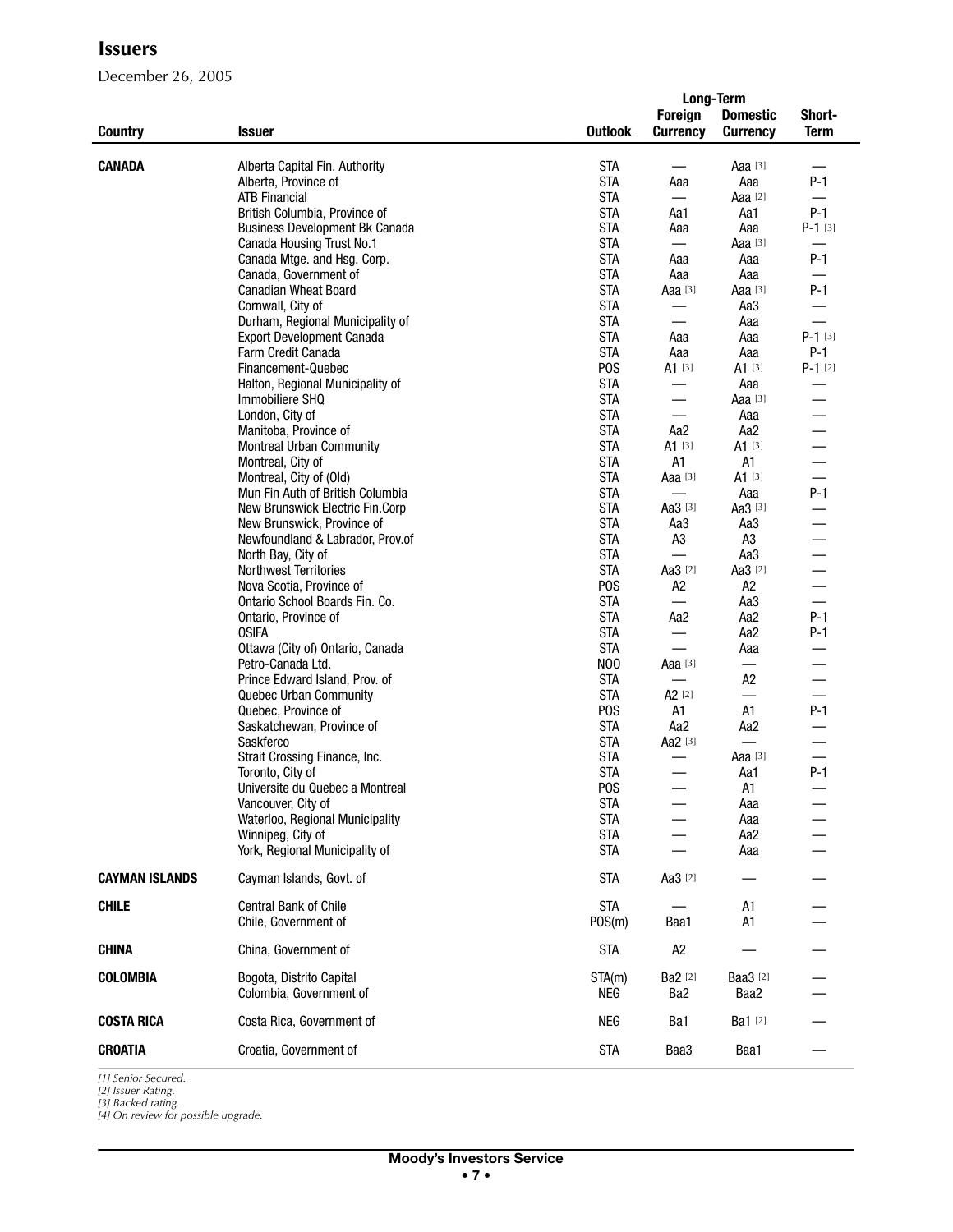December 26, 2005

|                           |                                                |                          |                                   | <b>Long-Term</b>                   |                          |
|---------------------------|------------------------------------------------|--------------------------|-----------------------------------|------------------------------------|--------------------------|
| <b>Country</b>            | <b>Issuer</b>                                  | <b>Outlook</b>           | <b>Foreign</b><br><b>Currency</b> | <b>Domestic</b><br><b>Currency</b> | Short-<br><b>Term</b>    |
|                           | Zagreb, City of                                | <b>STA</b>               | <b>Baa3</b> [2]                   |                                    |                          |
| <b>CUBA</b>               | Cuba, Government of                            | <b>STA</b>               | Caa1 [2]                          | <b>NR</b> [2]                      |                          |
| <b>CYPRUS</b>             | Cyprus, Government of                          | <b>STA</b>               | A <sub>2</sub>                    | A <sub>2</sub>                     | $P-1$                    |
| <b>CZECH REPUBLIC</b>     | Brno, City of                                  | <b>STA</b>               | A <sub>3</sub>                    | A <sub>3</sub>                     | $P-2$                    |
|                           | Czech Republic, Government of                  | <b>STA</b>               | A1                                | A1                                 | $P-1$                    |
|                           | Moravian-Silesian, Region of                   | <b>STA</b>               | A3 [2]                            | A3 [2]                             |                          |
|                           | Ostrava, City of                               | <b>STA</b>               | A3 [2]                            | $\overline{\phantom{0}}$           |                          |
|                           | Prague, City of                                | <b>STA</b>               | A <sub>2</sub> [2]                | A <sub>2</sub> [2]                 |                          |
| <b>DENMARK</b>            | Copenhagen, City of                            | <b>STA</b>               | Aa1                               |                                    |                          |
|                           | Denmark, Government of                         | <b>STA</b>               | Aaa                               | Aaa                                | $P-1$                    |
|                           | Dong A/S                                       | <b>STA</b>               | Baa1                              |                                    |                          |
|                           | DONG Naturgas A/S                              | <b>STA</b>               | Baa1 [2]                          |                                    | —                        |
|                           | Great Belt A/S                                 | <b>STA</b>               | Aaa                               | Aaa $[3]$                          |                          |
|                           | KommuneKredit                                  | <b>STA</b>               | Aaa                               | Aaa                                | $P-1$                    |
|                           | Mortgage Bank of Denmark, The                  | <b>STA</b>               | Aaa [3]                           | Aaa [3]                            |                          |
| <b>DOMINICAN REPUBLIC</b> | Dominican Republic, Govt of                    | <b>STA</b>               | B <sub>3</sub>                    | <b>B3</b> [2]                      |                          |
| <b>ECUADOR</b>            | Ecuador, Government of                         | <b>STA</b>               | Caa1                              | B <sub>3</sub>                     |                          |
| <b>EGYPT</b>              | Egypt, Government of                           | STA(m)                   | Ba1                               | <b>Baa3</b> [2]                    |                          |
| <b>EL SALVADOR</b>        | El Salvador, Government of                     | <b>STA</b>               | Baa3                              | Baa2 [2]                           |                          |
| <b>ESTONIA</b>            | Estonia, Government of<br>Tallinn, City of     | <b>STA</b><br><b>STA</b> | A1<br>A3 [2]                      | A1 [2]                             |                          |
| <b>FIJI</b>               | Fiji Islands, Government of                    | <b>STA</b>               | <b>Ba2</b> [2]                    | Ba <sub>2</sub>                    |                          |
| <b>FINLAND</b>            | Finland, Government of                         | <b>STA</b>               | Aaa                               | Aaa                                |                          |
|                           | Municipal Guarantee Board                      | <b>STA</b>               |                                   | Aaa [2]                            |                          |
|                           | Municipal Housing Finance plc.                 | <b>STA</b>               | Aaa [3]                           | Aaa <sup>[3]</sup>                 | $P-1$ [3]                |
|                           | <b>Municipality Finance Plc</b>                | <b>STA</b>               | Aaa                               | Aaa                                | $P-1$ [3]                |
|                           | Municipality Finance Plc (Old)                 | <b>STA</b>               | Aaa $[3]$                         | Aaa $[3]$                          | $P-1$ [3]                |
| <b>FRANCE</b>             | Agence Francaise de Dvlopmnt.                  | <b>STA</b>               | Aaa [3]                           | Aaa [3]                            |                          |
|                           | <b>CADES</b>                                   | <b>STA</b>               | Aaa                               | Aaa                                | $P-1$                    |
|                           | Caisse Nationale des Auto.                     | <b>STA</b>               | Aaa                               | Aaa                                |                          |
|                           | Centre, Region of                              | <b>STA</b>               | Aa2 [2]                           | $\overline{\phantom{0}}$           | $\overline{\phantom{0}}$ |
|                           | Champagne-Ardenne, Region of                   | <b>STA</b>               | Aa2 [2]                           | Aa2                                | $P-1$ [2]                |
|                           | France Telecom                                 | <b>STA</b>               | A <sub>3</sub>                    | A3                                 | $P-2$                    |
|                           | France, Government of                          | <b>STA</b>               | Aaa [2]                           | Aaa                                |                          |
|                           | Ile-de-France, Region                          | <b>STA</b>               | Aaa                               | Aaa                                | P-1                      |
|                           | Lille, Communaute Urbaine de                   | <b>STA</b>               | Aaa $[3]$                         | Aaa [3]                            | $\overline{\phantom{0}}$ |
|                           | Lot-et-Garonne, Departement du                 | <b>STA</b>               | $A2$ [2]                          |                                    |                          |
|                           | Lyon, City of<br>Manche, Departement de la     | <b>STA</b><br><b>STA</b> | Aa2 [2]                           |                                    | $P-1$ [2]                |
|                           |                                                | <b>STA</b>               | Aa1 [2]                           |                                    |                          |
|                           | Marne, Departement de la                       | <b>STA</b>               | —                                 | Aaa [3]<br>Aaa [3]                 |                          |
|                           | Marseille, City of<br>Meuse, Departement de la | <b>STA</b>               |                                   | Aaa [3]                            |                          |
|                           | Narbonne, City of                              | <b>STA</b>               | Aa3 [2]                           | $\overline{\phantom{0}}$           |                          |
|                           | OSEO bdpme                                     | <b>STA</b>               |                                   | Aaa <sup>[3]</sup>                 |                          |
|                           | Plan-de-Cuques, City of                        | <b>STA</b>               | Aa1 [2]                           |                                    |                          |
|                           | Regie Auto. des Trans. Paris.                  | <b>STA</b>               |                                   | Aaa                                | $P-1$                    |
|                           | Rhone-Alpes, Region of                         | <b>STA</b>               | Aaa <sup>[2]</sup>                |                                    | $P-1$ [2]                |
|                           | Saint Mande, City of                           | <b>STA</b>               | Aa2 [2]                           |                                    |                          |
|                           | <b>UNEDIC</b>                                  | <b>STA</b>               | $\overline{\phantom{0}}$          | Aaa [3]                            | $P-1$                    |
|                           |                                                |                          |                                   |                                    |                          |

*[1] Senior Secured.*

*<sup>[2]</sup> Issuer Rating. [3] Backed rating. [4] On review for possible upgrade.*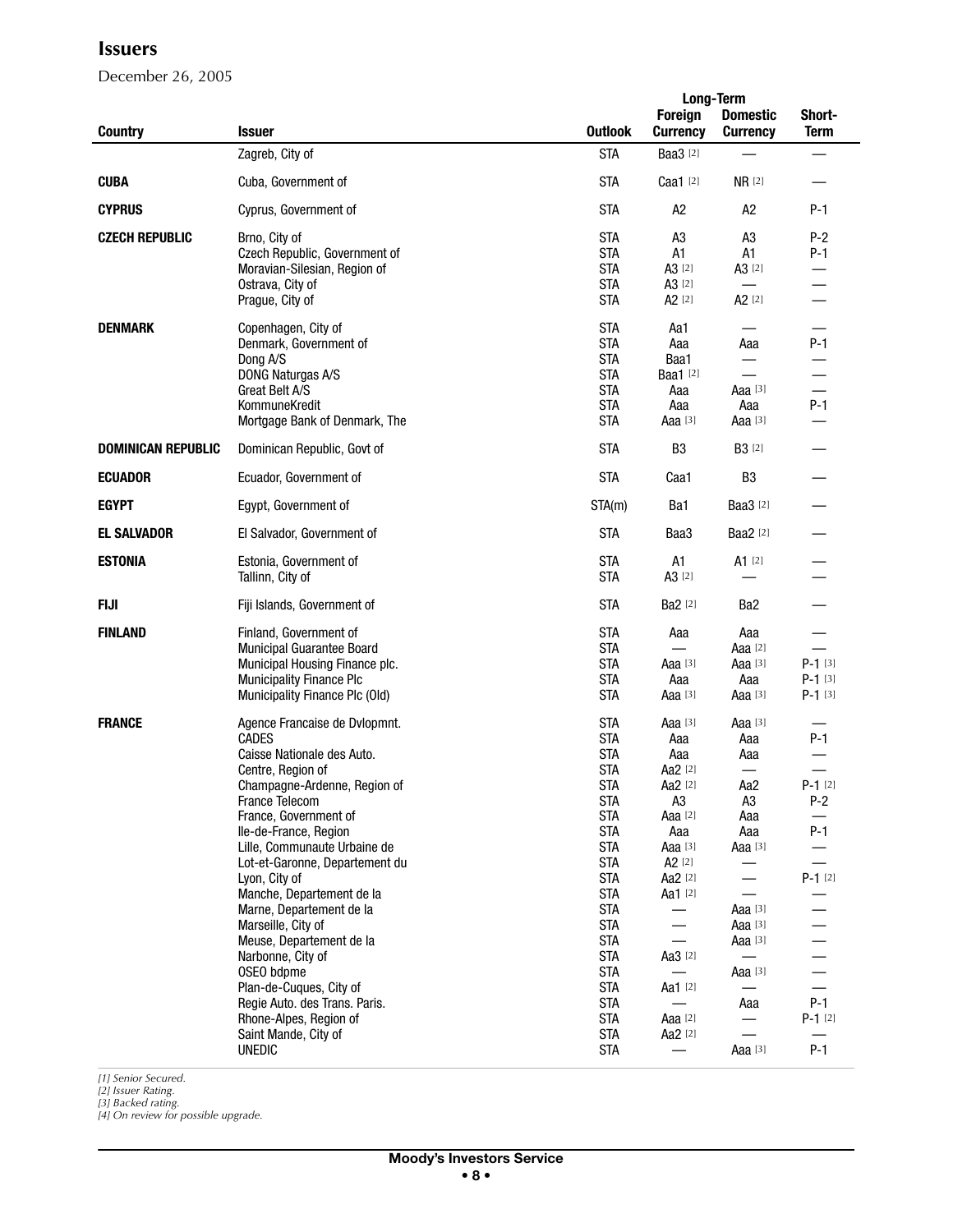December 26, 2005

|                    |                                  |                  | <b>Long-Term</b>         |                    |             |
|--------------------|----------------------------------|------------------|--------------------------|--------------------|-------------|
|                    |                                  |                  | <b>Foreign</b>           | <b>Domestic</b>    | Short-      |
| <b>Country</b>     | <b>Issuer</b>                    | <b>Outlook</b>   | <b>Currency</b>          | <b>Currency</b>    | <b>Term</b> |
|                    |                                  |                  |                          |                    |             |
|                    | Villeurbanne, Ville de           | <b>STA</b>       | Aa1 [2]                  |                    |             |
| <b>GERMANY</b>     | Baden-Wuerttemberg, Land of      | <b>STA</b>       | Aaa $[2]$                |                    |             |
|                    | Bavaria, Free State of           | <b>STA</b>       | Aaa [2]                  |                    |             |
|                    |                                  | <b>STA</b>       |                          |                    |             |
|                    | Berlin, Land of                  |                  | Aa3 [2]                  | Aa3                |             |
|                    | Brandenburg, Land                | <b>STA</b>       | Aa2 [2]                  | Aa2                |             |
|                    | Duesseldorf, City of             | <b>STA</b>       | $\overline{\phantom{0}}$ | Aa1 [2]            |             |
|                    | Germany, Government of           | <b>STA</b>       | Aaa                      | Aaa                |             |
|                    | Nordrhein-Westfalen, Land of     | <b>STA</b>       | Aa2                      | Aa2                | $P-1$       |
|                    | Saxony-Anhalt, Land              | <b>STA</b>       | Aa3                      | Aa3                | $P-1$       |
|                    | Treuhandanstalt                  | <b>STA</b>       |                          | Aaa                |             |
|                    |                                  |                  |                          |                    |             |
| <b>GREECE</b>      | Amaroussion, Municipality of     | <b>STA</b>       | <b>Baa2</b> [2]          |                    |             |
|                    | Athens, City of                  | <b>STA</b>       | $A2$ [2]                 | A <sub>2</sub> [2] |             |
|                    | <b>Bank of Greece</b>            | <b>STA</b>       | A2                       |                    |             |
|                    | Greece, Government of            | <b>STA</b>       | A1                       | A1                 | $P-1$       |
|                    |                                  |                  |                          |                    |             |
| <b>GUATEMALA</b>   | Guatemala, Government of         | <b>STA</b>       | Ba <sub>2</sub>          | Ba1 [2]            |             |
|                    |                                  |                  |                          |                    |             |
| <b>HONDURAS</b>    | Honduras, Government of          | <b>STA</b>       | B <sub>2</sub> [2]       | B <sub>2</sub>     |             |
| <b>HONG KONG</b>   | CITIC Hong Kong Finance Ltd.     | <b>STA</b>       |                          | Ba1 [3]            |             |
|                    |                                  | <b>STA</b>       | <b>Baa3</b> [2]          | $\qquad \qquad$    |             |
|                    | <b>CITIC Pacific Limited</b>     |                  |                          |                    |             |
|                    | Hong Kong Mortgage Corp.Ltd(The) | <b>STA</b>       | $A1$ [2]                 | Aa3                | $P-1$ [2]   |
|                    | Hong Kong, Government of         | <b>STA</b>       | A1                       | Aa3                |             |
|                    | Kowloon-Canton Railway Corp.     | <b>STA</b>       | Aa3                      | Aa3                | $P-1$       |
|                    | <b>MTR Corporation Limited</b>   | <b>STA</b>       | Aa3                      | Aa3                | $P-1$       |
|                    |                                  |                  |                          |                    |             |
| <b>HUNGARY</b>     | Budapest, City of                | <b>STA</b>       | A3 <sup>[2]</sup>        | A3 <sup>[2]</sup>  |             |
|                    | Hungary, Government of           | <b>STA</b>       | A1                       | A1                 |             |
|                    | National Bank of Hungary         | <b>STA</b>       | A <sub>1</sub>           | $\equiv$           |             |
| <b>ICELAND</b>     | Iceland, Government of           | <b>STA</b>       | Aaa                      | Aaa                | $P-1$       |
|                    |                                  |                  |                          |                    |             |
| <b>INDIA</b>       | <b>IFCI Limited</b>              | <b>STA</b>       | <b>Baa3</b> [2]          |                    |             |
|                    | India, Government of             | STA(m)           | <b>Baa3</b> [2]          | Ba <sub>2</sub>    | <b>NP</b>   |
|                    | Indian Railway Finance Corp.     | <b>STA</b>       | Baa3                     |                    |             |
|                    | Industrial Devel. Bank of India  | <b>STA</b>       | Baa3                     | $\qquad \qquad$    |             |
|                    |                                  |                  |                          |                    |             |
|                    | Power Finance Corporation Ltd.   | <b>STA</b>       | Baa3                     |                    |             |
| <b>INDONESIA</b>   | Indonesia, Government of         | P <sub>0</sub> S | B <sub>2</sub>           | B <sub>2</sub>     |             |
|                    |                                  |                  |                          |                    |             |
| <b>IRELAND</b>     | Housing Finance Agency p.l.c.    | <b>STA</b>       |                          |                    | $P-1$ [3]   |
|                    | Ireland, Government of           | STA              | Aaa                      | Aaa                | $P-1$       |
|                    |                                  |                  |                          |                    |             |
| <b>ISLE OF MAN</b> | Isle of Man, Government of       | <b>STA</b>       | Aaa [2]                  | Aaa                |             |
|                    |                                  |                  |                          |                    |             |
| <b>ISRAEL</b>      | Israel, Government of            | <b>STA</b>       | A <sub>2</sub>           | A <sub>2</sub>     |             |
|                    |                                  |                  |                          |                    |             |
| <b>ITALY</b>       | Abruzzo, Region of               | <b>STA</b>       | A1 [2]                   | A1                 |             |
|                    | Arezzo, Province of              | <b>STA</b>       | $\overline{\phantom{0}}$ | Aa3 [2]            |             |
|                    | Bari, City of                    | <b>STA</b>       | Aa3 [2]                  | Aa3 [2]            |             |
|                    | Basilicata, Region of            | <b>STA</b>       |                          | A1 [2]             |             |
|                    | Bologna, City of                 | <b>STA</b>       | $\equiv$                 | Aa2                |             |
|                    | Bologna, Province of             | <b>STA</b>       | Aa3 [2]                  |                    |             |
|                    | Bolzano, Autonomous Province of  | <b>STA</b>       |                          | Aa1 [2]            |             |
|                    | Calabria, Region of              | <b>STA</b>       | $\qquad \qquad -$        | A <sub>2</sub> [2] |             |
|                    | Campania, Region of              | <b>STA</b>       | A3 <sup>[2]</sup>        |                    |             |
|                    | Catania, City of                 | <b>STA</b>       |                          | A <sub>2</sub> [2] |             |
|                    | Civitavecchia, City of           | <b>STA</b>       | $A1$ [2]                 | A1                 |             |
|                    | Emilia Romagna, Region of        | <b>STA</b>       | Aa2 [2]                  | Aa2                |             |
|                    |                                  |                  |                          |                    |             |

*[1] Senior Secured. [2] Issuer Rating.*

*[3] Backed rating. [4] On review for possible upgrade.*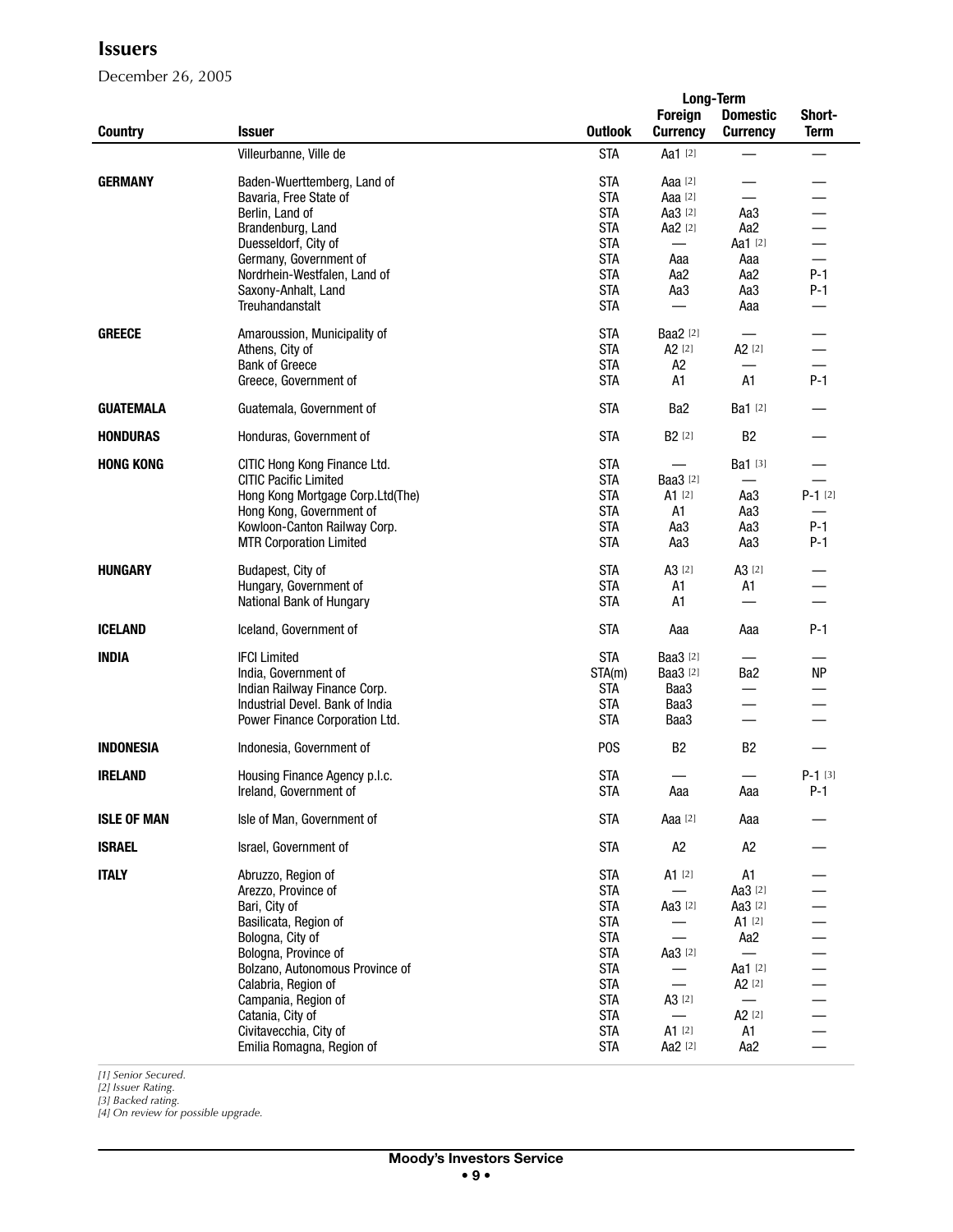December 26, 2005

|                   |                                                                |                          |                                      | <b>Long-Term</b>          |             |
|-------------------|----------------------------------------------------------------|--------------------------|--------------------------------------|---------------------------|-------------|
|                   |                                                                |                          | <b>Foreign</b>                       | <b>Domestic</b>           | Short-      |
| <b>Country</b>    | <b>Issuer</b>                                                  | <b>Outlook</b>           | <b>Currency</b>                      | <b>Currency</b>           | <b>Term</b> |
|                   | Florence, City of                                              | <b>STA</b>               | Aa <sub>2</sub>                      | Aa <sub>2</sub>           | —           |
|                   | Foggia, Province of                                            | <b>STA</b>               | A <sub>2</sub> [2]                   | A <sub>2</sub> [2]        |             |
|                   | Genoa, Province of                                             | <b>STA</b>               | $\qquad \qquad$                      | Aa3                       |             |
|                   | Italy, Government of                                           | <b>STA</b>               | Aa2                                  | Aa2                       | $P-1$       |
|                   | L'Aquila, City of                                              | <b>STA</b>               | A1 [2]                               | $\qquad \qquad$           |             |
|                   | La Spezia, City of                                             | <b>STA</b>               | $A1$ [2]                             | $\overline{\phantom{0}}$  |             |
|                   | Lazio, Region of                                               | <b>NEG</b>               | A1                                   | A1                        |             |
|                   | Lecce, City of                                                 | <b>STA</b><br><b>STA</b> | A <sub>2</sub> [2]<br>Aa3            | A <sub>2</sub> [2]<br>Aa3 |             |
|                   | Liguria, Region of<br>Lombardy, Region of                      | <b>STA</b>               | Aa1                                  | Aa1                       |             |
|                   | Marche, Region of                                              | <b>STA</b>               | Aa3                                  | Aa3                       |             |
|                   | Mllan, City of                                                 | <b>STA</b>               | Aa2 [2]                              | Aa2                       |             |
|                   | Milan, Province of                                             | <b>STA</b>               | Aa3 [2]                              | Aa3                       |             |
|                   | Molise, Region of                                              | <b>STA</b>               | —                                    | A <sub>2</sub>            |             |
|                   | Naples, City of                                                | <b>STA</b>               | A1                                   | A1                        |             |
|                   | Naples, Province of                                            | <b>STA</b>               |                                      | Aa3                       |             |
|                   | Palermo, City of                                               | <b>STA</b>               | Aa3 [2]                              | —                         |             |
|                   | Palermo, Province of                                           | <b>STA</b>               | $A1$ [2]                             | $\overline{\phantom{0}}$  |             |
|                   | Puglia, Region of                                              | <b>STA</b>               |                                      | A2                        |             |
|                   | Rimini, Clty of                                                | <b>STA</b>               | $\overline{\phantom{0}}$             | Aa3 [2]                   |             |
|                   | Rimini, Province of                                            | <b>STA</b>               | Aa3 [2]                              | $\overline{\phantom{0}}$  |             |
|                   | Sardinia, Autonomous Region of                                 | <b>NEG</b><br><b>STA</b> | A <sub>2</sub><br>A <sub>2</sub> [2] | A <sub>2</sub><br>A1      |             |
|                   | Sicily, Autonomous Region of<br>Trento, Autonomous Province of | <b>STA</b>               | Aa1 [2]                              | Aa1                       |             |
|                   | Treviso, Province of                                           | <b>STA</b>               | Aa3 [2]                              | Aa3                       |             |
|                   | Turin, Province of                                             | <b>STA</b>               | Aa3 [2]                              | Aa3                       |             |
|                   | Tuscany, Region of                                             | <b>STA</b>               | Aa2 [2]                              | Aa2                       |             |
|                   | Umbria, Region of                                              | <b>STA</b>               | Aa3 [2]                              | Aa3                       |             |
|                   | Veneto, Region of                                              | <b>STA</b>               | Aa2 [2]                              | Aa2                       |             |
|                   | Venice, City of                                                | <b>STA</b>               |                                      | Aa2                       |             |
| <b>JAMAICA</b>    | Jamaica, Government of                                         | <b>STA</b>               | <b>B1</b>                            | Ba2                       |             |
| <b>JAPAN</b>      | Development Bank of Japan                                      | <b>STA</b>               | Aaa $[3]$                            | Aaa [3]                   |             |
|                   | Japan Bank for Int'l. Coop.                                    | <b>STA</b>               | Aaa $[3]$                            | Aaa [3]                   |             |
|                   | Japan Fin Corp for Muni Enterpr                                | <b>STA</b>               | Aaa [3]                              | Aaa [3]                   |             |
|                   | Japan Fin Corp for Small&Med Ent                               | <b>STA</b>               | Aaa $[3]$                            | Aaa [3]                   |             |
|                   | Japan, Government of                                           | <b>STA</b>               | Aaa $[2]$                            | A <sub>2</sub>            |             |
|                   | Tokyo (Metropolis of)                                          | <b>STA</b>               | Aaa [3]                              |                           |             |
|                   |                                                                |                          |                                      |                           |             |
| <b>JORDAN</b>     | Dev & Inv Proj Fund Jordan Army<br>Jordan, Government of       | <b>STA</b><br><b>STA</b> | Ba2 [3]<br>Ba2 [2]                   | <b>Baa3</b> [2]           |             |
|                   |                                                                |                          |                                      |                           |             |
| <b>KAZAKHSTAN</b> | Almaty, City of                                                | P <sub>O</sub> S         | <b>Ba1</b> [2]                       | Ba1 [2]                   |             |
|                   | Astana, City of                                                | <b>STA</b>               | Ba1 [2]                              | Ba1 [2]                   |             |
|                   | Kazakhstan, Government of                                      | P <sub>O</sub> S         | Baa3                                 | Baa1                      |             |
| <b>KOREA</b>      | Korea Rail Network Authority                                   | <b>STA</b>               | A3 <sup>[2]</sup>                    |                           |             |
|                   | Korea, Government of                                           | <b>STA</b>               | A3                                   | A <sub>3</sub>            |             |
|                   |                                                                |                          |                                      |                           |             |
| <b>KUWAIT</b>     | Kuwait, Government of                                          | <b>STA</b>               | A <sub>2</sub> [2]                   | A <sub>2</sub> [2]        |             |
| <b>LATVIA</b>     | Latvia, Government of                                          | <b>STA</b>               | A <sub>2</sub>                       | A <sub>2</sub>            |             |
| <b>LEBANON</b>    | Lebanon, Government of                                         | <b>STA</b>               | B <sub>3</sub>                       | <b>B3</b> [2]             | <b>NP</b>   |
| <b>LITHUANIA</b>  | Lithuania, Government of                                       | P <sub>O</sub> S         | A <sub>3</sub>                       | A <sub>3</sub>            | $P-2$       |
| <b>LUXEMBOURG</b> | Luxembourg, Government of                                      | <b>STA</b>               | Aaa [2]                              | Aaa                       |             |
| <b>MACAU</b>      | Macao, Government of                                           | <b>STA</b>               | $A1$ [2]                             | $A1$ [2]                  |             |

*[1] Senior Secured. [2] Issuer Rating. [3] Backed rating.*

*[4] On review for possible upgrade.*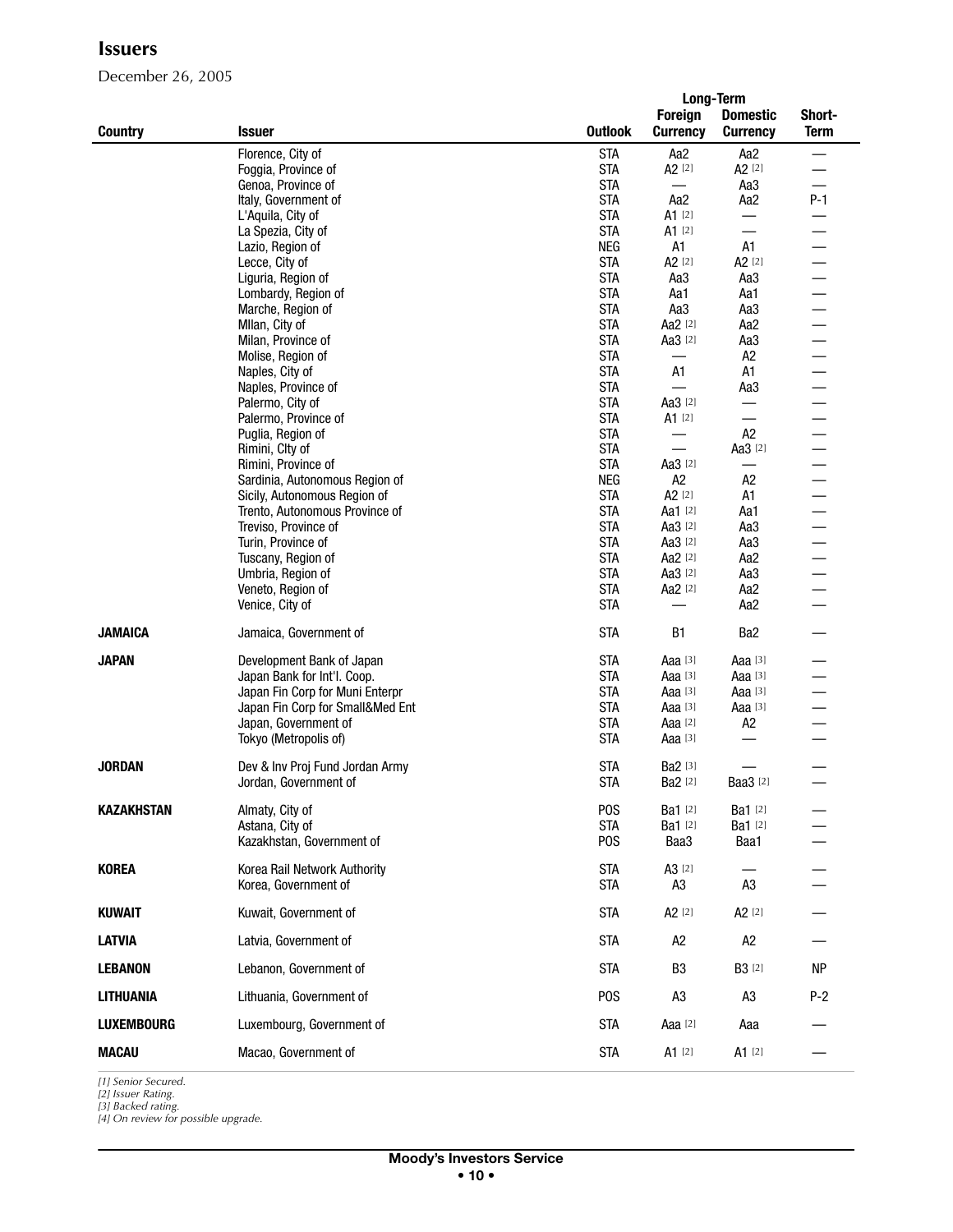December 26, 2005

|                  |                                                           |                |                          | <b>Long-Term</b>         |                          |
|------------------|-----------------------------------------------------------|----------------|--------------------------|--------------------------|--------------------------|
|                  |                                                           |                | <b>Foreign</b>           | <b>Domestic</b>          | Short-                   |
| <b>Country</b>   | <b>Issuer</b>                                             | <b>Outlook</b> | <b>Currency</b>          | <b>Currency</b>          | <b>Term</b>              |
|                  |                                                           |                |                          |                          |                          |
| <b>MALAYSIA</b>  | Khazanah Nasional Bhd.                                    | <b>STA</b>     |                          | $A3^{[3]}$               |                          |
|                  | Malaysia, Government of                                   | <b>STA</b>     | A <sub>3</sub>           | A <sub>3</sub>           |                          |
|                  | Sarawak Economic Develop't Co.                            | <b>STA</b>     | Baa1 [2]                 | $\overline{\phantom{0}}$ |                          |
|                  | Sarawak International Inc.                                | <b>STA</b>     | <b>Baa1</b> [3]          |                          |                          |
|                  | Sarawak, State of                                         | <b>STA</b>     | <b>Baa1</b> [2]          | $\overline{\phantom{0}}$ |                          |
|                  | SGOS Capital Holdings Sdn. Bhd.                           | <b>STA</b>     | Baa1 [2]                 |                          |                          |
|                  |                                                           |                |                          |                          |                          |
| <b>MALTA</b>     | Freeport Termin. (Malta) Ltd.                             | <b>STA</b>     | A3 <sup>[3]</sup>        |                          |                          |
|                  | Malta, Government of                                      | <b>STA</b>     | A3 <sup>[2]</sup>        | A3 [2]                   |                          |
|                  |                                                           |                |                          |                          |                          |
| <b>MAURITIUS</b> | Mauritius, Government of                                  | <b>NEG</b>     | <b>Baa2</b> [2]          | $A2$ [2]                 |                          |
| <b>MEXICO</b>    |                                                           | <b>STA</b>     | $\overline{\phantom{0}}$ | <b>Baa2</b> [2]          |                          |
|                  | Aguascalientes, Municipality of<br>Ahome, Municipality of | <b>STA</b>     | $\overline{\phantom{0}}$ | <b>Ba3</b> [2]           |                          |
|                  | Atizapan de Zaragoza, Muni. of                            | <b>STA</b>     | $\overline{\phantom{0}}$ | <b>Ba2</b> [2]           |                          |
|                  | Baja California, State of                                 | <b>STA</b>     | $\overline{\phantom{0}}$ | <b>Baa3</b> [2]          |                          |
|                  | Centro, Municip. (Villahermosa)                           | <b>STA</b>     | $\overline{\phantom{0}}$ | <b>Ba2</b> [2]           |                          |
|                  | Chalco, Municipality of                                   | <b>STA</b>     |                          | $B1$ [2]                 |                          |
|                  | Chiapas, State of                                         | <b>STA</b>     | $\overline{\phantom{0}}$ | Ba2 [2]                  |                          |
|                  | Chicoloapan de Juarez, Mun. of                            | <b>STA</b>     | $\overline{\phantom{0}}$ | $B1$ [2]                 |                          |
|                  | Chihuahua, State of                                       | <b>STA</b>     | $\overline{\phantom{0}}$ | Baa3 [2]                 |                          |
|                  | Coacalco, Municipality of                                 | <b>STA</b>     | $\overline{\phantom{0}}$ | $B1$ [2]                 |                          |
|                  | Coatzacoalcos, Municipality of                            | <b>STA</b>     | $\qquad \qquad$          | <b>Ba1</b> [2]           |                          |
|                  | Colima, Municipality of                                   | <b>STA</b>     | $\overline{\phantom{0}}$ | Ba3 [2]                  |                          |
|                  | Cuautitlan Izcalli, Municipality                          | <b>STA</b>     | $\overline{\phantom{0}}$ | <b>Ba3</b> [2]           |                          |
|                  | Culiacan, Municipality of                                 | <b>STA</b>     |                          | <b>Ba3</b> [2]           |                          |
|                  | Distrito Federal, Mexico                                  | <b>STA</b>     | $\overline{\phantom{0}}$ | Baa1 [3]                 |                          |
|                  | Durango, Municipality of                                  | <b>STA</b>     | $\qquad \qquad$          | <b>Ba3</b> [2]           |                          |
|                  | Durnago, State Of                                         | <b>STA</b>     |                          | <b>Ba2</b> [2]           |                          |
|                  | Ecatepec de Morelos, Municipal.                           | <b>STA</b>     | $\qquad \qquad$          | $B1$ [2]                 |                          |
|                  | Guanajuato, State of                                      | <b>STA</b>     | $\overline{\phantom{0}}$ | <b>Baa1</b> [2]          |                          |
|                  | Guasave, Municipality of                                  | <b>STA</b>     | $\qquad \qquad$          | $B1$ [2]                 |                          |
|                  | Guerrero, State of                                        | <b>STA</b>     | $\overline{\phantom{0}}$ | Ba2 [2]                  |                          |
|                  | Huixquilucan, Municipality of                             | NEG            | $\overline{\phantom{0}}$ | $B1$ [2]                 |                          |
|                  | Ixtlahuaca, Municipality of                               | <b>STA</b>     |                          | <b>Ba3</b> [2]           |                          |
|                  | Leon, Municipality of                                     | <b>STA</b>     | $\overline{\phantom{0}}$ | Baa3 [2]                 |                          |
|                  | Manzanillo, Municipality of                               | <b>STA</b>     |                          | <b>Ba1</b> [2]           |                          |
|                  | Merida, Municipality of                                   | <b>STA</b>     |                          | <b>Baa3</b> [2]          |                          |
|                  | Metepec, Municipality of                                  | <b>STA</b>     | $\qquad \qquad$          | Baa3 [2]                 |                          |
|                  | Mexicali, Municipality of                                 | <b>STA</b>     | $\overline{\phantom{0}}$ | <b>Ba3</b> [2]           |                          |
|                  | Mexico, Government of                                     | <b>STA</b>     | Baa1                     | Baa1                     | $\overline{\phantom{0}}$ |
|                  | Mexico, State of                                          | SIA            |                          | <b>B3</b> [2]            |                          |
|                  | Michoacan de Ocampo, State of                             | <b>STA</b>     | $\overline{\phantom{0}}$ | <b>Ba1</b> [2]           |                          |
|                  | Monterrey, Municipality of                                | <b>STA</b>     |                          | <b>Ba1</b> [2]           |                          |
|                  | Morelos, State of                                         | <b>STA</b>     | $\overline{\phantom{0}}$ | Ba2 [2]                  |                          |
|                  | Nayarit, State of                                         | <b>STA</b>     | $\overline{\phantom{0}}$ | <b>Baa3</b> [2]          |                          |
|                  | Nuevo Leon, State of                                      | <b>STA</b>     |                          | <b>Ba3</b> [2]           |                          |
|                  | Oaxaca de Juarez, Municipality of                         | <b>STA</b>     | $\overline{\phantom{0}}$ | <b>Ba3</b> [2]           |                          |
|                  | Oaxaca, State of                                          | <b>STA</b>     | $\overline{\phantom{0}}$ | <b>Ba2</b> [2]           |                          |
|                  | OPDM de Tlalnepantla                                      | <b>NEG</b>     |                          | <b>B1</b> [2]            |                          |
|                  | Puebla, State of                                          | <b>STA</b>     | $\overline{\phantom{0}}$ | Baa3 [2]                 |                          |
|                  | Puerto Penasco, Municipality of                           | <b>STA</b>     | $\overline{\phantom{0}}$ | $B1$ [2]                 |                          |
|                  | Queretaro, Municipality of                                | <b>STA</b>     | $\overline{\phantom{0}}$ | Baa1 [2]                 |                          |
|                  | Queretaro, State of                                       | <b>STA</b>     | $\overline{\phantom{0}}$ | Baa3 [2]                 |                          |
|                  | Quintana Roo, State of                                    | <b>STA</b>     |                          | <b>Ba1</b> [2]           |                          |
|                  | San Pedro Garza Garcia, Muni.                             | <b>STA</b>     |                          | <b>Baa3</b> [2]          |                          |
|                  | SIDEAPA                                                   | <b>STA</b>     | $\qquad \qquad$          | $B1^{[2]}$               |                          |
|                  | Sinaloa, State of                                         | <b>STA</b>     | $\overline{\phantom{0}}$ | <b>Ba2</b> [2]           | $\equiv$                 |
|                  | Sociedad Hipotecaria Federal, SNC                         | <b>STA</b>     | <b>Baa1</b> [2]          | Baa1 [3]                 | $P-2$                    |

*[1] Senior Secured.*

*[2] Issuer Rating. [3] Backed rating. [4] On review for possible upgrade.*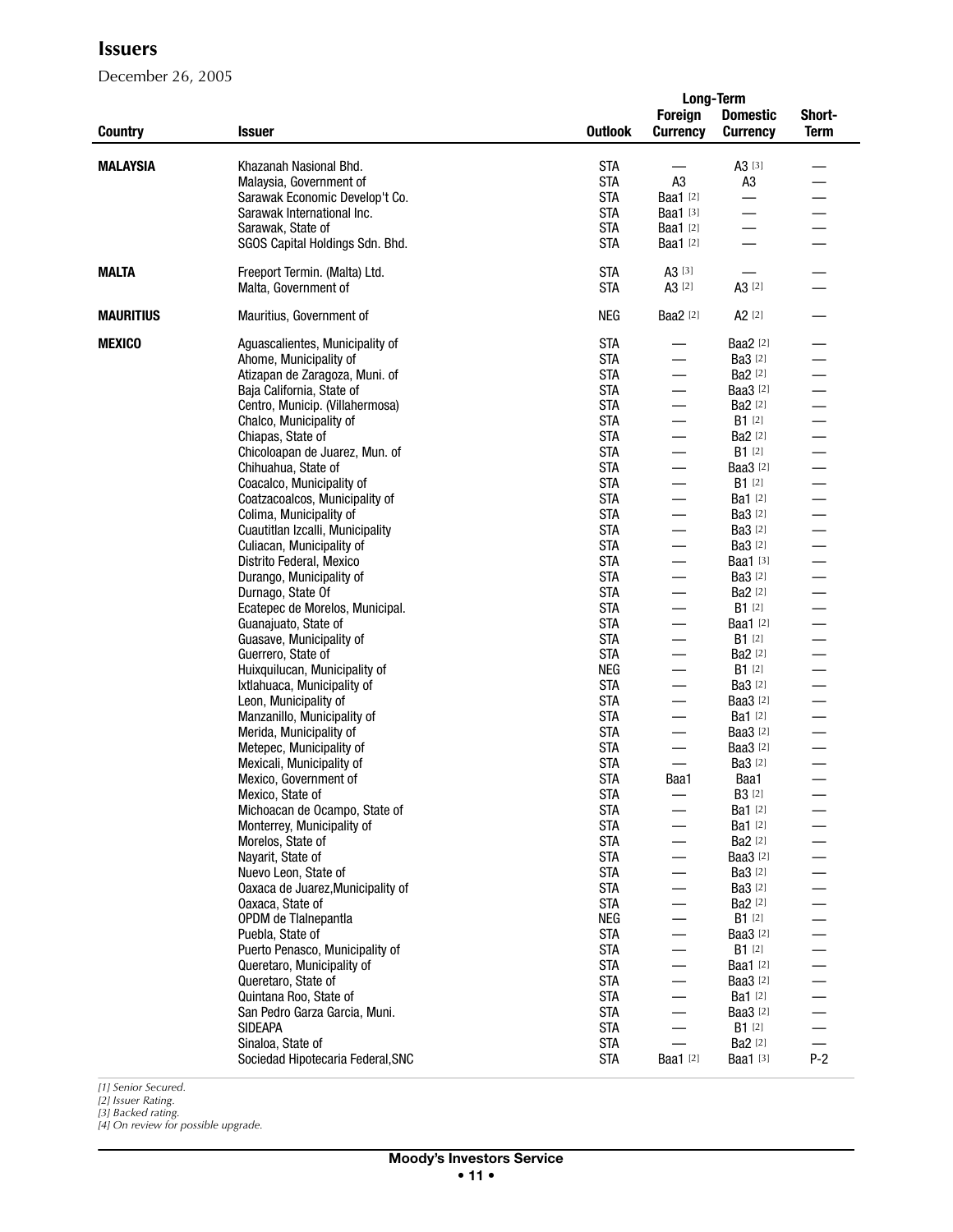December 26, 2005

|                         |                                                            |                          | Long-Term                |                          |                   |
|-------------------------|------------------------------------------------------------|--------------------------|--------------------------|--------------------------|-------------------|
|                         |                                                            |                          | <b>Foreign</b>           | <b>Domestic</b>          | Short-            |
| <b>Country</b>          | <b>Issuer</b>                                              | <b>Outlook</b>           | <b>Currency</b>          | <b>Currency</b>          | <b>Term</b>       |
|                         | Solidaridad, Municipality of                               | <b>STA</b>               |                          | $B1$ [2]                 |                   |
|                         | Tabasco, State of                                          | <b>STA</b>               | $\qquad \qquad$          | Baa3 [2]                 |                   |
|                         | Tamaulipas, State of                                       | <b>STA</b>               |                          | <b>Baa2</b> [2]          |                   |
|                         | Tampico, Municipality of                                   | <b>STA</b>               | $\qquad \qquad$          | <b>Ba2</b> [2]           |                   |
|                         | Tecamac, Municipality of                                   | <b>STA</b>               |                          | Ba3 [2]                  |                   |
|                         | Tepatitlan de Morelos, Municipal                           | <b>STA</b>               | $\overline{\phantom{0}}$ | Ba2 [2]                  |                   |
|                         | Tepic, Municipality of                                     | <b>STA</b>               | $\overline{\phantom{0}}$ | <b>Ba3</b> [2]           |                   |
|                         | Texcoco, Municipality of                                   | <b>STA</b>               | $\overline{\phantom{0}}$ | Ba3 [2]                  |                   |
|                         | Tlalnepantla, Municipality of                              | NEG(m)                   | $\overline{\phantom{0}}$ | Ba2 [2]                  |                   |
|                         | Tlaxcala, State of                                         | <b>STA</b>               | $\overline{\phantom{0}}$ | <b>Baa3</b> [2]          |                   |
|                         | Toluca, Municipality of                                    | <b>STA</b>               | $\overline{\phantom{0}}$ | Baa3 [2]                 |                   |
|                         | Tonala, Municiaplity of                                    | <b>STA</b><br><b>STA</b> | $\overline{\phantom{0}}$ | Ba3 [2]<br>Ba3 [2]       |                   |
|                         | Tuxtla Gutierrez, Municipality<br>Uruapan, Municipality of | NEG                      | $\overline{\phantom{0}}$ | Ba2 [2]                  |                   |
|                         | Veracruz, State of                                         | <b>STA</b>               | $\overline{\phantom{0}}$ | Ba1 [2]                  |                   |
|                         | Yucatan, State of                                          | <b>STA</b>               | $\qquad \qquad$          | Ba2 [2]                  |                   |
|                         | Zacatecas, State of                                        | <b>STA</b>               | $\overline{\phantom{0}}$ | Ba2 [2]                  |                   |
|                         | Zapopan, Municipality of                                   | <b>STA</b>               | $\overline{\phantom{0}}$ | <b>Baa3</b> [2]          |                   |
|                         | Zapotlan el Grande, Municipality                           | <b>STA</b>               | $\qquad \qquad$          | <b>B2</b> [2]            |                   |
|                         | Zitacuaro, Municipality of                                 | <b>POS</b>               |                          | $B1$ [2]                 |                   |
| <b>MOLDOVA</b>          | Moldova, Government of                                     | <b>STA</b>               | Caa1                     | Caa1 [2]                 |                   |
| <b>MONGOLIA</b>         | Mongolia, Government of                                    | <b>STA</b>               | $B1$ [2]                 | $B1^{[2]}$               | NP <sub>[2]</sub> |
| <b>MOROCCO</b>          | Morocco, Government of                                     | <b>STA</b>               | Ba1                      | Ba1                      |                   |
| <b>NETHERLANDS</b>      | N.V. Luchthaven Schiphol                                   | <b>STA</b>               |                          | Aa3                      |                   |
|                         | Netherlands, Government of                                 | <b>STA</b>               | Aaa $[2]$                | Aaa                      |                   |
|                         | Waarborgfonds Sociale Woningbouw                           | <b>STA</b>               | Aaa [2]                  |                          |                   |
| <b>NEW ZEALAND</b>      | New Zealand, Government of                                 | <b>STA</b>               | Aaa                      | Aaa                      | $P-1$             |
| <b>NICARAGUA</b>        | Nicaragua, Government of                                   | <b>STA</b>               | Caa1 [2]                 | B <sub>3</sub>           |                   |
| <b>NORWAY</b>           | Kommunalbanken AS                                          | <b>STA</b>               | Aaa                      | Aaa                      | $P-1$             |
|                         | Norway, Government of                                      | <b>STA</b>               | Aaa [2]                  | Aaa                      |                   |
|                         | Oslo, City of                                              | <b>STA</b>               | Aa1 [2]                  | $\overline{\phantom{0}}$ |                   |
| <b>OMAN</b>             | Oman, Government of                                        | <b>STA</b>               | <b>Baa1</b> [2]          | <b>Baa1</b> [2]          |                   |
| <b>PAKISTAN</b>         | Pakistan, Government of                                    | P <sub>0</sub> S         | B <sub>2</sub>           | B <sub>2</sub>           |                   |
| <b>PANAMA</b>           | Panama, Government of                                      | <b>STA</b>               | Ba1                      |                          |                   |
| <b>PAPUA NEW GUINEA</b> | Papua New Guinea, Govt of                                  | <b>STA</b>               | $B1$ [2]                 | $B1$ [2]                 |                   |
| <b>PARAGUAY</b>         | Paraguay, Government of                                    | <b>STA</b>               | Caa1 [2]                 | Caa1 [2]                 |                   |
| <b>PERU</b>             | Peru, Government of                                        | <b>STA</b>               | Ba <sub>3</sub>          | <b>Baa3</b> [2]          |                   |
| <b>PHILIPPINES</b>      | Philippines, Government of                                 | <b>NEG</b>               | <b>B1</b>                | B1                       |                   |
| <b>POLAND</b>           | Poland, Government of<br>Poznan, City of                   | <b>STA</b><br><b>STA</b> | A2<br><b>Baa1</b> [2]    | A <sub>2</sub>           |                   |
| <b>PORTUGAL</b>         | Azores, Autonomous Region of                               | <b>STA</b>               | Aa3                      | Aa3 [2]                  |                   |
|                         | Lisbon, City of                                            | <b>STA</b>               | Aa2 [2]                  |                          |                   |
|                         | Madeira, Region Of                                         | <b>STA</b>               | Aa3 [2]                  | $\overline{\phantom{0}}$ |                   |
|                         | Portugal, Government of                                    | <b>STA</b>               | Aa2                      | Aa2                      | $P-1$             |
|                         | Rede Ferroviaria Nacional-REFER                            | <b>STA</b>               | Aa2 [2]                  | Aa2                      |                   |
|                         | Sintra, City of                                            | STA                      | Aa2 [2]                  | —                        |                   |

*[1] Senior Secured. [2] Issuer Rating. [3] Backed rating.*

*[4] On review for possible upgrade.*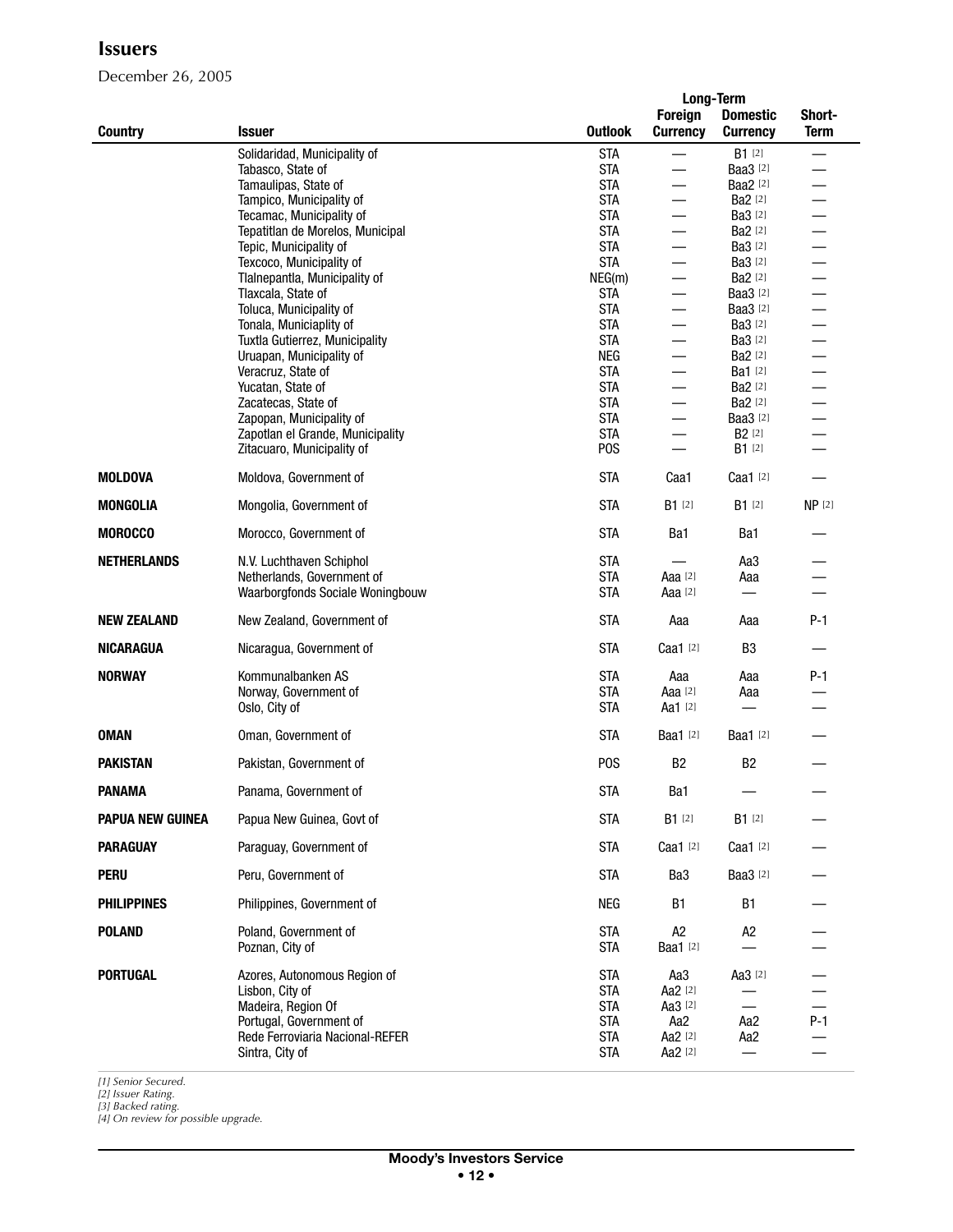December 26, 2005

|                              |                                                  |                          | <b>Long-Term</b>         |                          |             |  |
|------------------------------|--------------------------------------------------|--------------------------|--------------------------|--------------------------|-------------|--|
|                              |                                                  |                          | <b>Foreign</b>           | <b>Domestic</b>          | Short-      |  |
| <b>Country</b>               | <b>Issuer</b>                                    | <b>Outlook</b>           | <b>Currency</b>          | <b>Currency</b>          | <b>Term</b> |  |
|                              |                                                  |                          |                          |                          |             |  |
| <b>QATAR</b>                 | Qatar, Government of                             | <b>STA</b>               | A1                       | $A1$ [2]                 |             |  |
| ROMANIA                      | Romania, Government of                           | P <sub>0</sub> S         | Ba1                      | Ba1                      |             |  |
| <b>RUSSIA</b>                | Bashkortostan, Republic of                       | <b>STA</b>               | Ba1 [2]                  | Ba1                      |             |  |
|                              | Komi, Republic of                                | <b>STA</b>               | <b>Ba3</b> [2]           | <b>Ba3</b> [2]           |             |  |
|                              | Moscow. City of                                  | <b>STA</b>               | Baa2                     | Baa2 [2]                 |             |  |
|                              | Moscow, Oblast of                                | <b>STA</b>               | <b>Ba3</b> [2]           | <b>Ba3</b> [2]           |             |  |
|                              | Perm, Oblast of                                  | <b>STA</b>               | <b>Ba1</b> [2]           | Ba1 [2]                  |             |  |
|                              | Russia, Government of                            | <b>STA</b>               | Baa2                     | Baa2                     | $P-2$       |  |
|                              | Samara, Oblast of                                | <b>STA</b>               | <b>Ba2</b> [2]           |                          |             |  |
|                              | St. Petersburg, City of                          | <b>STA</b>               | <b>Baa2</b> [2]          | $\equiv$                 |             |  |
|                              | Tatarstan, Republic of                           | <b>STA</b>               | Ba1 [2]                  |                          |             |  |
| <b>SAUDI ARABIA</b>          | Saudi Arabia, Government of                      | <b>STA</b>               | A3 <sup>[2]</sup>        | A3                       |             |  |
| <b>SINGAPORE</b>             | Singapore, Government of                         | <b>STA</b>               | Aaa <sup>[2]</sup>       | Aaa                      |             |  |
| <b>SLOVAK REPUBLIC</b>       | Slovakia, Government of                          | P <sub>O</sub> S         | A <sub>2</sub>           | A <sub>2</sub>           |             |  |
|                              | Vodohospodarska vystavba, s.p.                   | P <sub>O</sub> S         | A <sub>2</sub> [3]       |                          |             |  |
| <b>SLOVENIA</b>              | Slovenia, Government of                          | <b>STA</b>               | Aa3                      | Aa3                      |             |  |
| <b>SOUTH AFRICA</b>          | Industrial Dev. Corp of S.Africa                 | <b>STA</b>               | <b>Baa1</b> [2]          |                          |             |  |
|                              | South Africa, Government of                      | <b>STA</b>               | Baa1                     | A <sub>2</sub>           | $P-2$       |  |
|                              |                                                  |                          |                          |                          |             |  |
| <b>SPAIN</b>                 | Andalucia, Junta de                              | <b>STA</b>               | Aa3                      | Aa3                      |             |  |
|                              | Barcelona, City of                               | <b>STA</b>               |                          | Aa <sub>2</sub>          |             |  |
|                              | Basque Country (The)                             | <b>STA</b>               |                          | Aaa                      |             |  |
|                              | Cantabria, Comunidad Autonoma                    | <b>STA</b>               | $\overline{\phantom{0}}$ | Aa3                      |             |  |
|                              | Castilla y Leon, Junta de                        | P <sub>O</sub> S         | Aa2 [2]                  | Aa <sub>2</sub>          |             |  |
|                              | Castilla-La Mancha                               | P <sub>0</sub> S         | Aa2                      | Aa2                      |             |  |
|                              | Catalunya, Generalitat de                        | <b>STA</b>               | Aa3                      | Aa3                      |             |  |
|                              | Extremadura, Junta de                            | <b>STA</b>               | Aa2 [2]                  |                          |             |  |
|                              | Galicia, Comunidad Autonoma de                   | P <sub>0</sub> S         | Aa3 [2]                  | $\overline{\phantom{0}}$ |             |  |
|                              | Guipuzcoa, Diputacion Foral de                   | <b>STA</b>               | $\equiv$                 | Aaa [2]                  | $\equiv$    |  |
|                              | Instituto de Credito Oficial                     | <b>STA</b>               | Aaa [3]                  | Aaa [3]                  | $P-1$ [3]   |  |
|                              | Madrid, Comunidad Autonoma de                    | <b>STA</b>               |                          | Aa2 [2]                  |             |  |
|                              | Murcia, Comunidad Auto. de                       | <b>STA</b>               | Aa2 [2]                  | $\qquad \qquad$          |             |  |
|                              | Spain, Government of                             | <b>STA</b><br><b>STA</b> | Aaa<br>Aa2 [2]           | Aaa                      | $P-1$       |  |
|                              | Tenerife, Cabildo de<br>Valencia, Generalitat de | <b>STA</b>               | Aa3                      | Aa3                      | $P-1$       |  |
|                              |                                                  |                          |                          |                          |             |  |
| <b>SURINAME</b>              | Suriname, Government of                          | <b>STA</b>               | $B1$ [2]                 | <b>Ba3</b> [2]           |             |  |
| <b>SWEDEN</b>                | Gothenburg, City of                              | <b>STA</b>               | Aa2                      | Aa <sub>2</sub>          | $P-1$       |  |
|                              | Kommuninvest i Sverige AB                        | <b>STA</b>               | Aaa                      | Aaa                      | $P-1$ [3]   |  |
|                              | Stockholm, City of                               | P <sub>0</sub> S         | Aa1                      | Aa1                      | $P-1$       |  |
|                              | Sweden, Government of                            | <b>STA</b>               | Aaa                      | Aaa                      | $P-1$       |  |
| <b>SWITZERLAND</b>           | Emissions, Schweizer Gemeinden                   | <b>STA</b>               |                          | Aaa                      |             |  |
|                              | Neuchatel. City of                               | <b>STA</b>               | Aa3 [2]                  |                          |             |  |
|                              | Switzerland, Government of                       | <b>STA</b>               | Aaa [2]                  | Aaa                      |             |  |
| <b>TAIWAN</b>                | Taiwan, Government of                            | <b>STA</b>               | Aa3 [2]                  | Aa3                      |             |  |
| <b>THAILAND</b>              | <b>Bank of Thailand</b>                          | <b>STA</b>               |                          | Baa1                     |             |  |
|                              | Expressway & Rpd Tran Auth Thail                 | <b>STA</b>               | $\qquad \qquad$          | Baa1 [3]                 |             |  |
|                              | Thailand, Government of                          | <b>STA</b>               | Baa1                     | Baa1                     |             |  |
|                              |                                                  |                          |                          |                          |             |  |
| <b>TRINIDAD &amp; TOBAGO</b> | Trinidad & Tobago, Government of                 | <b>STA</b>               | Baa2                     | Baa1                     |             |  |

*[1] Senior Secured. [2] Issuer Rating.*

*[3] Backed rating. [4] On review for possible upgrade.*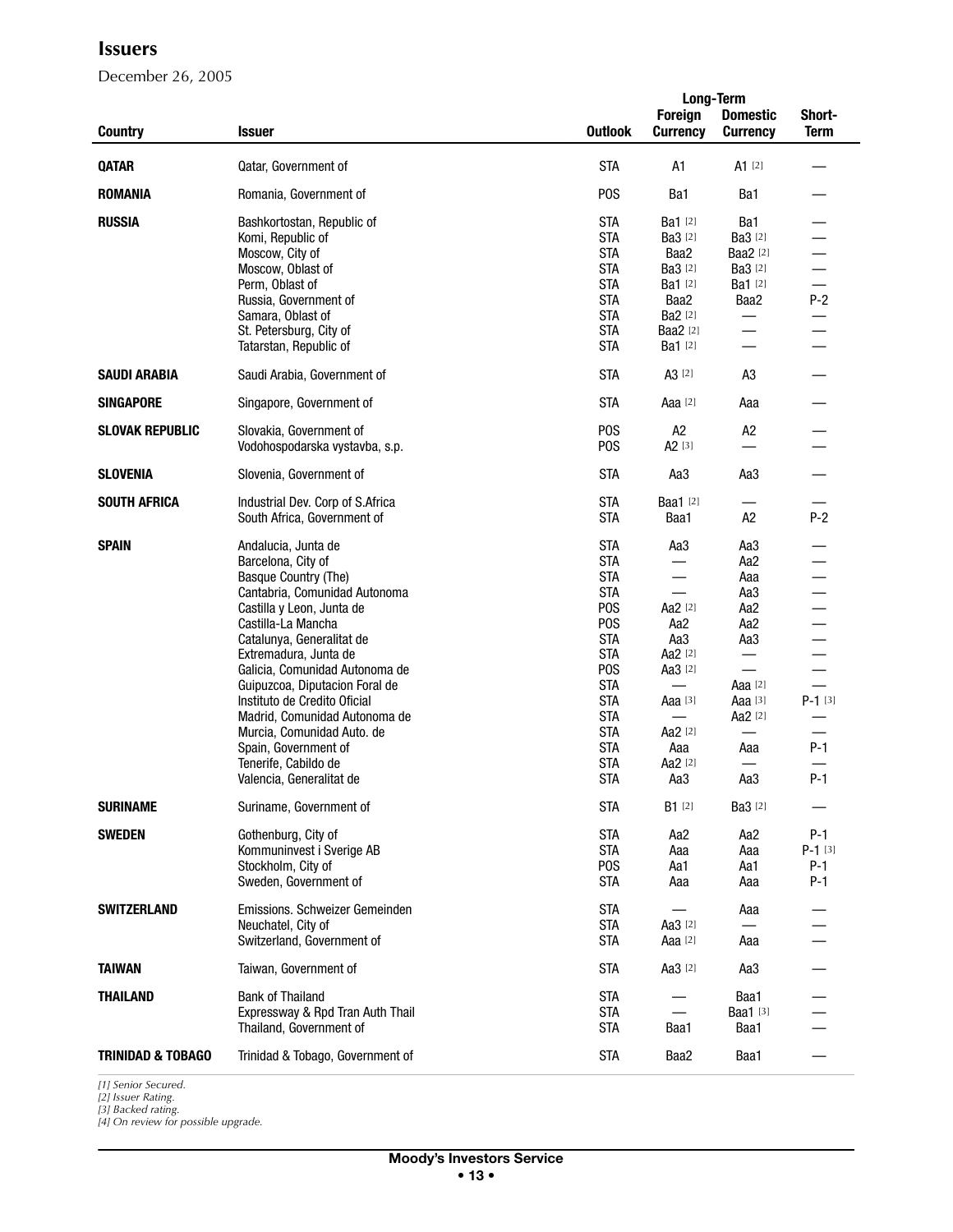December 26, 2005

|                       |                                                                                   |                                        | <b>Long-Term</b>                        |                                                  |                       |  |
|-----------------------|-----------------------------------------------------------------------------------|----------------------------------------|-----------------------------------------|--------------------------------------------------|-----------------------|--|
| <b>Country</b>        | <b>Issuer</b>                                                                     | <b>Outlook</b>                         | <b>Foreign</b><br><b>Currency</b>       | <b>Domestic</b><br><b>Currency</b>               | Short-<br><b>Term</b> |  |
| <b>TUNISIA</b>        | <b>Central Bank of Tunisia</b><br>Tunisia, Government of                          | <b>STA</b><br><b>STA</b>               | Baa2<br><b>Baa2</b> [2]                 | <b>Baa2</b> [2]                                  |                       |  |
| <b>TURKEY</b>         | Istanbul, Metropolitan Muni. Of<br>Turkey, Government of                          | P <sub>0</sub> S<br><b>STA</b>         | $B1$ [2]<br>Ba <sub>3</sub>             | Ba <sub>3</sub>                                  |                       |  |
| <b>TURKMENISTAN</b>   | Turkmenistan, Government of                                                       | <b>STA</b>                             | B <sub>2</sub> [2]                      | <b>B2</b> [2]                                    |                       |  |
| <b>UKRAINE</b>        | Kharkiv, City of<br>Kyiv, City of<br>Ukraine, Government of                       | <b>STA</b><br><b>STA</b><br><b>STA</b> | <b>B2</b> [2]<br><b>B2</b><br><b>B1</b> | <b>B2</b> [2]<br>B <sub>2</sub> [2]<br><b>B1</b> |                       |  |
|                       | <b>UNITED ARAB EMIRATES</b> United Arab Emirates, Govt. of                        | <b>STA</b>                             | $A1$ [2]                                |                                                  |                       |  |
| <b>UNITED KINGDOM</b> | LCR Finance plc<br>North British Housing Limited<br>United Kingdom, Government of | <b>STA</b><br><b>STA</b><br><b>STA</b> | Aaa [2]                                 | Aaa $[3]$<br>Aa2 [2]<br>Aaa                      |                       |  |
| <b>UNITED STATES</b>  | United States of Amer, Govt.                                                      | <b>STA</b>                             | Aaa $[2]$                               | Aaa                                              |                       |  |
| <b>URUGUAY</b>        | Uruguay, Government of                                                            | <b>STA</b>                             | B <sub>3</sub>                          | B <sub>3</sub>                                   |                       |  |
| <b>VENEZUELA</b>      | Venezuela, Government of                                                          | <b>STA</b>                             | <b>B2</b>                               | B1                                               |                       |  |
| <b>VIETNAM</b>        | Vietnam, Government of                                                            | <b>STA</b>                             | Ba <sub>3</sub>                         |                                                  |                       |  |

*[1] Senior Secured.*

*[2] Issuer Rating. [3] Backed rating. [4] On review for possible upgrade.*